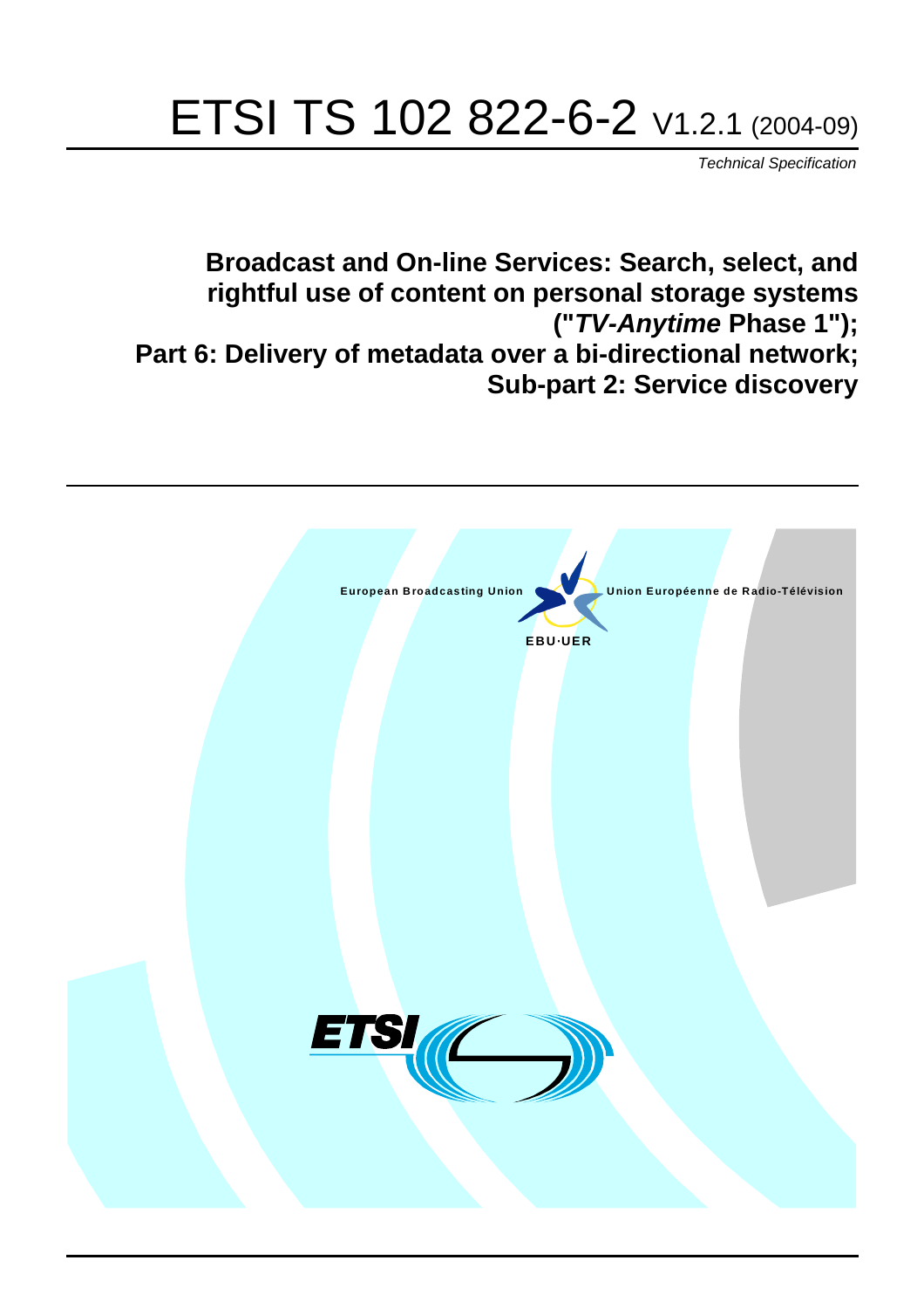Reference

RTS/JTC-TVA-PH1-06-2-V2

Keywords

broadcasting, content, service, TV, video

#### **ETSI**

#### 650 Route des Lucioles F-06921 Sophia Antipolis Cedex - FRANCE

Tel.: +33 4 92 94 42 00 Fax: +33 4 93 65 47 16

Siret N° 348 623 562 00017 - NAF 742 C Association à but non lucratif enregistrée à la Sous-Préfecture de Grasse (06) N° 7803/88

#### **Important notice**

Individual copies of the present document can be downloaded from: [http://www.etsi.org](http://www.etsi.org/)

The present document may be made available in more than one electronic version or in print. In any case of existing or perceived difference in contents between such versions, the reference version is the Portable Document Format (PDF). In case of dispute, the reference shall be the printing on ETSI printers of the PDF version kept on a specific network drive within ETSI Secretariat.

Users of the present document should be aware that the document may be subject to revision or change of status. Information on the current status of this and other ETSI documents is available at <http://portal.etsi.org/tb/status/status.asp>

If you find errors in the present document, please send your comment to one of the following services: [http://portal.etsi.org/chaircor/ETSI\\_support.asp](http://portal.etsi.org/chaircor/ETSI_support.asp)

#### **Copyright Notification**

No part may be reproduced except as authorized by written permission. The copyright and the foregoing restriction extend to reproduction in all media.

> © European Telecommunications Standards Institute 2004. © European Broadcasting Union 2004. All rights reserved.

**DECT**TM, **PLUGTESTS**TM and **UMTS**TM are Trade Marks of ETSI registered for the benefit of its Members. **TIPHON**TM and the **TIPHON logo** are Trade Marks currently being registered by ETSI for the benefit of its Members. **3GPP**TM is a Trade Mark of ETSI registered for the benefit of its Members and of the 3GPP Organizational Partners.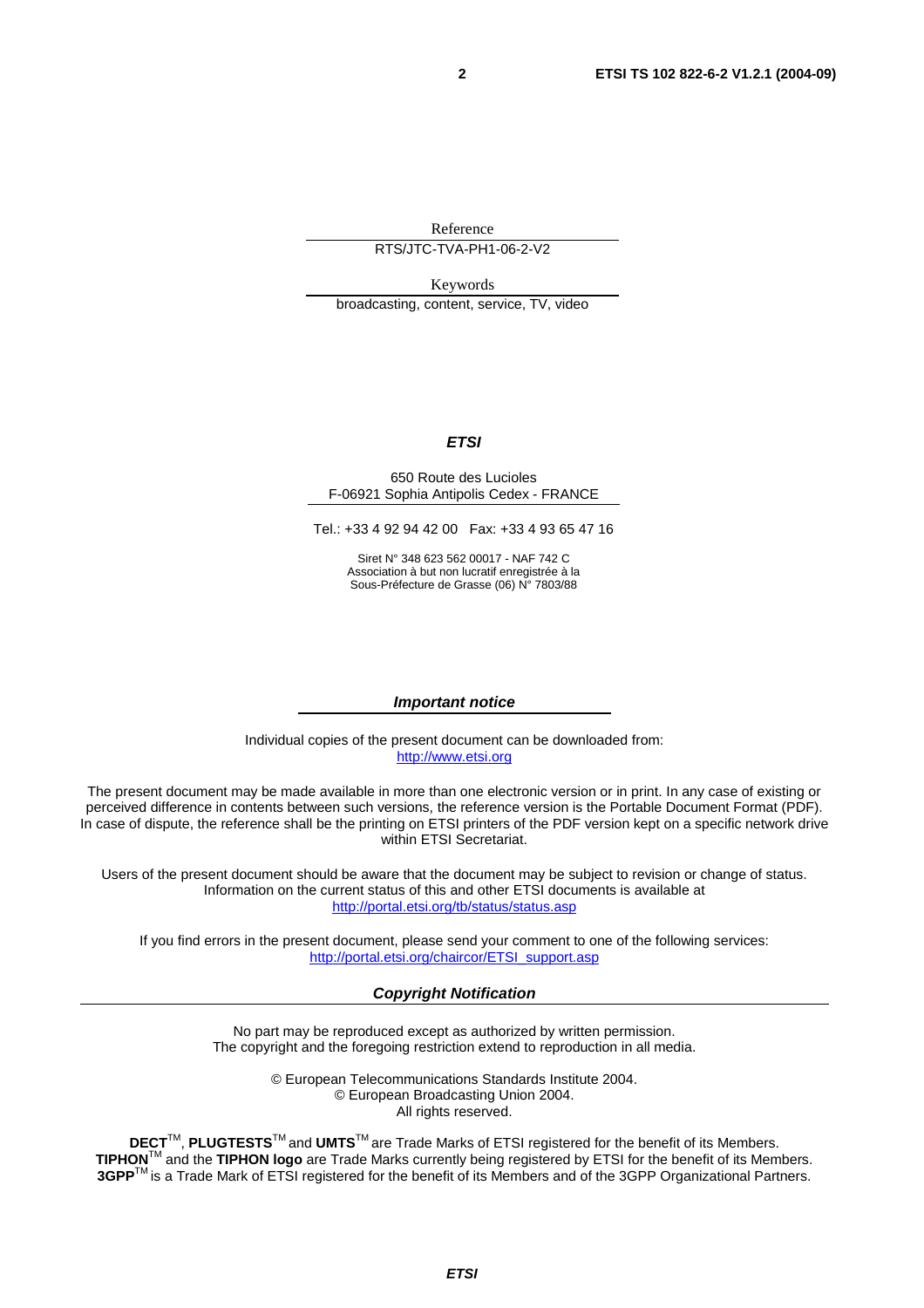## Contents

| 1              |                               |                                                                                            |  |
|----------------|-------------------------------|--------------------------------------------------------------------------------------------|--|
| 2              |                               |                                                                                            |  |
| 3              |                               |                                                                                            |  |
| 3.1            |                               |                                                                                            |  |
| 3.2            |                               |                                                                                            |  |
| 3.3            |                               |                                                                                            |  |
| $\overline{4}$ |                               |                                                                                            |  |
| 4.1            |                               |                                                                                            |  |
| 4.1.1          |                               |                                                                                            |  |
| 4.1.2          |                               |                                                                                            |  |
| 4.2            |                               |                                                                                            |  |
| 4.3            |                               |                                                                                            |  |
| 4.3.1          |                               |                                                                                            |  |
| 4.3.2          |                               |                                                                                            |  |
| 4.3.3          |                               |                                                                                            |  |
| 5              |                               |                                                                                            |  |
| 5.1            |                               | Discovering a get_Data operation that will provide metadata for a certain CRID authority12 |  |
| 5.2            |                               |                                                                                            |  |
| 5.2.1          |                               |                                                                                            |  |
| 5.2.1.1        |                               |                                                                                            |  |
| 5.2.1.2        |                               |                                                                                            |  |
| 5.2.2          |                               |                                                                                            |  |
| 5.2.2.1        |                               |                                                                                            |  |
| 5.2.2.2        |                               |                                                                                            |  |
| 5.2.2.3        |                               |                                                                                            |  |
| 5.2.2.4        |                               |                                                                                            |  |
| 5.2.2.5        |                               |                                                                                            |  |
| 5.2.3          |                               |                                                                                            |  |
| 5.3            |                               |                                                                                            |  |
| 5.3.1          |                               |                                                                                            |  |
|                | <b>Annex A (informative):</b> |                                                                                            |  |
| A.1            |                               |                                                                                            |  |
| A.2            |                               |                                                                                            |  |
|                |                               |                                                                                            |  |
|                | <b>Annex B</b> (informative): | Referencing a WSDL implementation description using WS-                                    |  |
|                | <b>Annex C</b> (informative): |                                                                                            |  |
|                |                               |                                                                                            |  |
|                |                               |                                                                                            |  |

 $\mathbf{3}$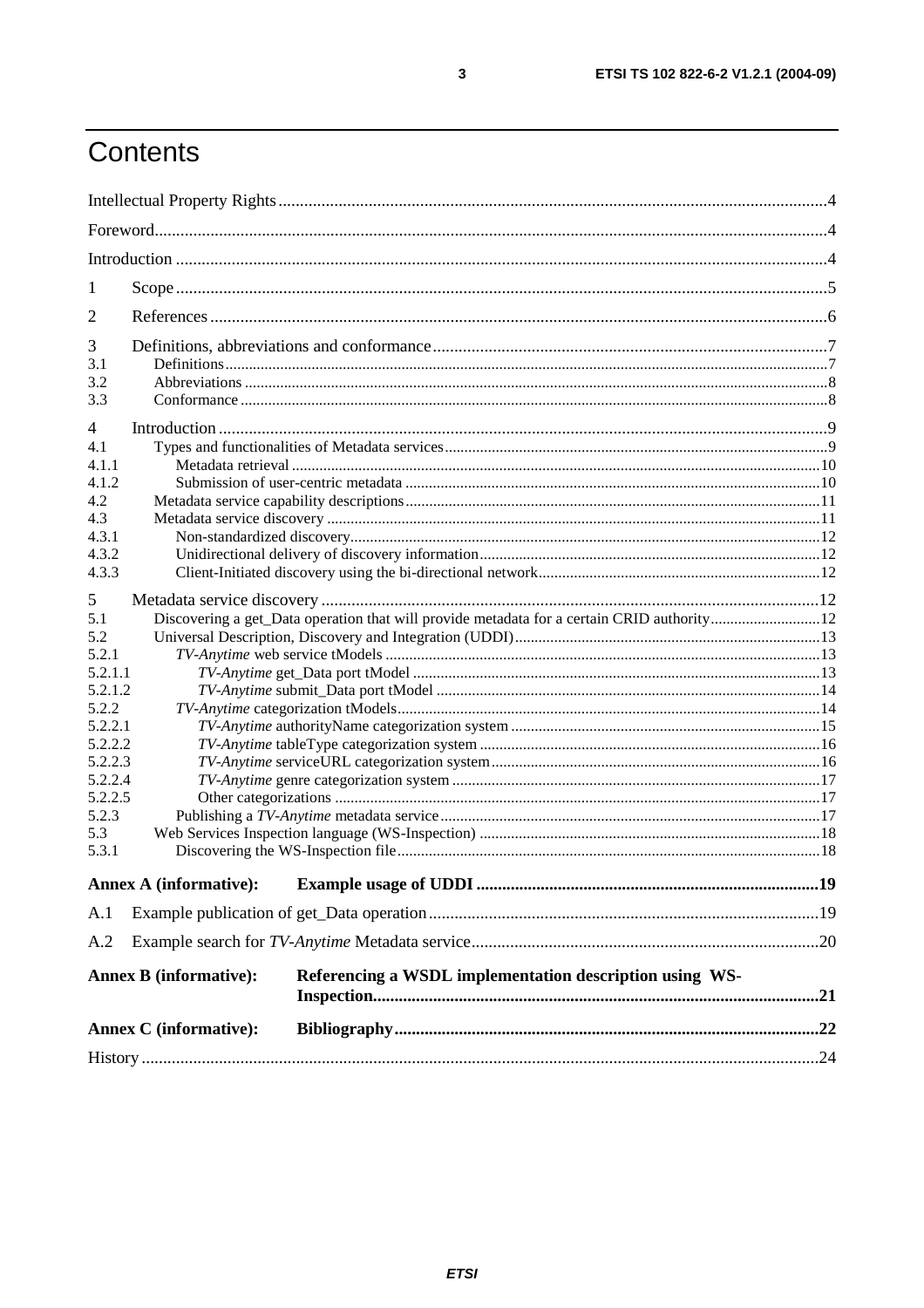### Intellectual Property Rights

IPRs essential or potentially essential to the present document may have been declared to ETSI. The information pertaining to these essential IPRs, if any, is publicly available for **ETSI members and non-members**, and can be found in ETSI SR 000 314: *"Intellectual Property Rights (IPRs); Essential, or potentially Essential, IPRs notified to ETSI in respect of ETSI standards"*, which is available from the ETSI Secretariat. Latest updates are available on the ETSI Web server (<http://webapp.etsi.org/IPR/home.asp>).

Pursuant to the ETSI IPR Policy, no investigation, including IPR searches, has been carried out by ETSI. No guarantee can be given as to the existence of other IPRs not referenced in ETSI SR 000 314 (or the updates on the ETSI Web server) which are, or may be, or may become, essential to the present document.

### Foreword

This Technical Specification (TS) has been produced by Joint Technical Committee (JTC) Broadcast of the European Broadcasting Union (EBU), Comité Européen de Normalisation ELECtrotechnique (CENELEC) and the European Telecommunications Standards Institute (ETSI).

The present document is part 6 sub-part 2, of a multi-part deliverable covering Broadcast and On-line Services: Search, select and rightful use of content on personal storage systems ("*TV-Anytime* Phase 1"), as identified below:

- Part 1: "Phase 1 Benchmark Features";
- Part 2: "System description";
- Part 3: "Metadata";
- Part 4: "Content referencing":
- Part 5: "Rights management":

**Part 6: "Delivery of metadata over a bi-directional network";** 

Sub-part 1: "Service and transport";

**Sub-part 2: "Service discovery";** 

Part 7: "Bi-directional metadata delivery protection".

### Introduction

The present document is based on a submission by the *TV-Anytime* forum ([http://www.TV-Anytime.org](http://www.tv-anytime.org/)).

"*TV-Anytime* Phase 1" (TVA-1) is the first full and synchronized set of specifications established by the *TV-Anytime* Forum. TVA-1 features enable the search, selection, acquisition and rightful use of content on local and/or remote personal storage systems from both broadcast and online services.

The features are supported and enabled by the specifications for Metadata, Content Referencing, and Bi-directional Metadata Delivery Protection, TS 102 822-3 sub-parts 1 [7] and 2 [8], TS 102 822-4 [9], TS 102 822-6-1 [11] and TS 102 822-7 [12] respectively. All Phase 1 Features listed in TS 102 822-1[5] are enabled by the normative *TV-Anytime* tools specifications. This list of Phase 1 Features is to be used as guidance to manufacturers, service providers and content providers regarding the implementation of the Phase 1 *TV-Anytime* specifications.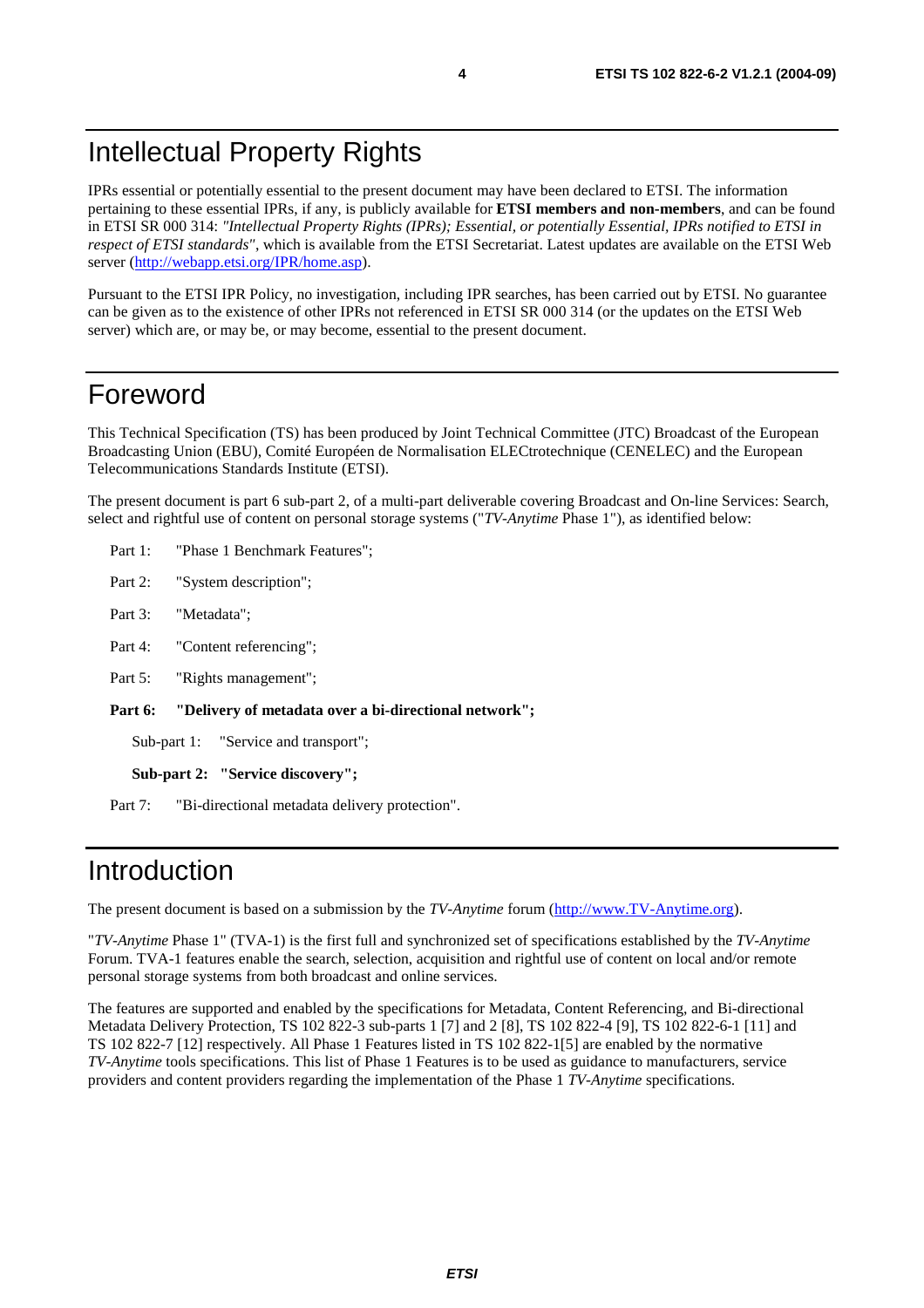### 1 Scope

These documents establish the fundamental specifications for the services, systems and devices that will conform to the *TV-Anytime* standard, to a level of detail that is implementable for compliant products and services.

As is common practice in such standardization efforts, these specification documents were preceded by requirements documents which define the requirements for the *TV-Anytime* services, systems, and devices.

Congruent with the structure defined in the initial *TV-Anytime* Call for Contributions (TV014r3), these specifications are parsed into three major areas: Metadata, Content Referencing, and Rights Management and Protection. Within these general areas, four specifications have been developed to date: TS 102 822-3 sub-parts 1 [7] and 2 [8], TS 102 822-4 [9], TS 102 822-6 sub-parts 1 [11] and 2 (the present document) and TS 102 822-7 [12]. A specification for TS 102 822-5 [10] is still under development. See the several *TV-Anytime* Calls for Contributions for more detail on the derivation and background of these categories and their respective roles in the *TV-Anytime* standardization process.

The first two documents in the *TV-Anytime* S-series are intended to define the context and system architecture in which the standards in TS 102 822-3-1 [7], TS 102 822-3-2 [8], TS 102 822-4 [9], TS 102 822-6-1 [11], TS 102 822-6-2 (the present document) and TS 102 822-7 [12] are to be implemented in "Phase 1" of the *TV-Anytime* environment. The first document in the series (TS 102 822-1 [5]) provides benchmark business models against which the *TV-Anytime* system architecture is evaluated to ensure that the specification enable key business applications. The next document in the series (TS 102 822-2 [6]) presents the *TV-Anytime* System Architecture. These two documents are placed ahead of the other three for their obvious introductory value. (Note that TS 102 822-1 [5] and TS 102 822-2 [6] are largely informative documents, while the remainder of the S-series is normative. Also note that a "Phase 2" of the *TV-Anytime* process is currently underway, in which additional requirements and specifications that will build on Phase 1 are being developed. Readers are encouraged to check the *TV-Anytime* Forum's website at [www.TV-Anytime.org](http://www.tv-anytime.org/) for the most recent status of its specifications.)

Although each of the documents are intended to stand alone, a complete and coherent sense of the *TV-Anytime* system standard can be gathered by reading all of the Phase 1 specification documents in numerical order.

The scope of the present document comprises the delivery of *TV-Anytime* metadata and content referencing information via a bi-directional network using a PDR's return path.

The requirements for this technology are outlined in the *TV-Anytime* Forum's Requirement Series R-1 document [4]. The following clauses from those requirements give an overview of the return path's use.

"The consumer can get more information about the programme from either the content provider or from a programme information service offered by a third party. This could include programme specifications (such as source, duration, format, storage location, etc.), programme schedules, commentary, critiques, liner notes from the provider or third parties, etc."

"A Return Path is a data connection from a consumer's home digital storage system (e.g. PDR) to one or more service providers. The return path gives the consumer access to interactive content, such as the Internet and interactive television. It also allows service providers to access consumer profile/preference information in order to make business decisions regarding content that is provided to the consumer."

The present document describes a client-initiated means for requesting metadata from, and submitting user-centric data to, IP based web services. In the present document, these web services are termed "metadata services". The present document also defines a means for describing and discovering such metadata services, but does not address the unidirectional delivery of metadata over IP networks, or the delivery of content over IP networks. A more complete definition of the scope of this work, along with the system requirements, may be found in document TV150, "Requirements and scenarios for the bi-directional transport of metadata" [1].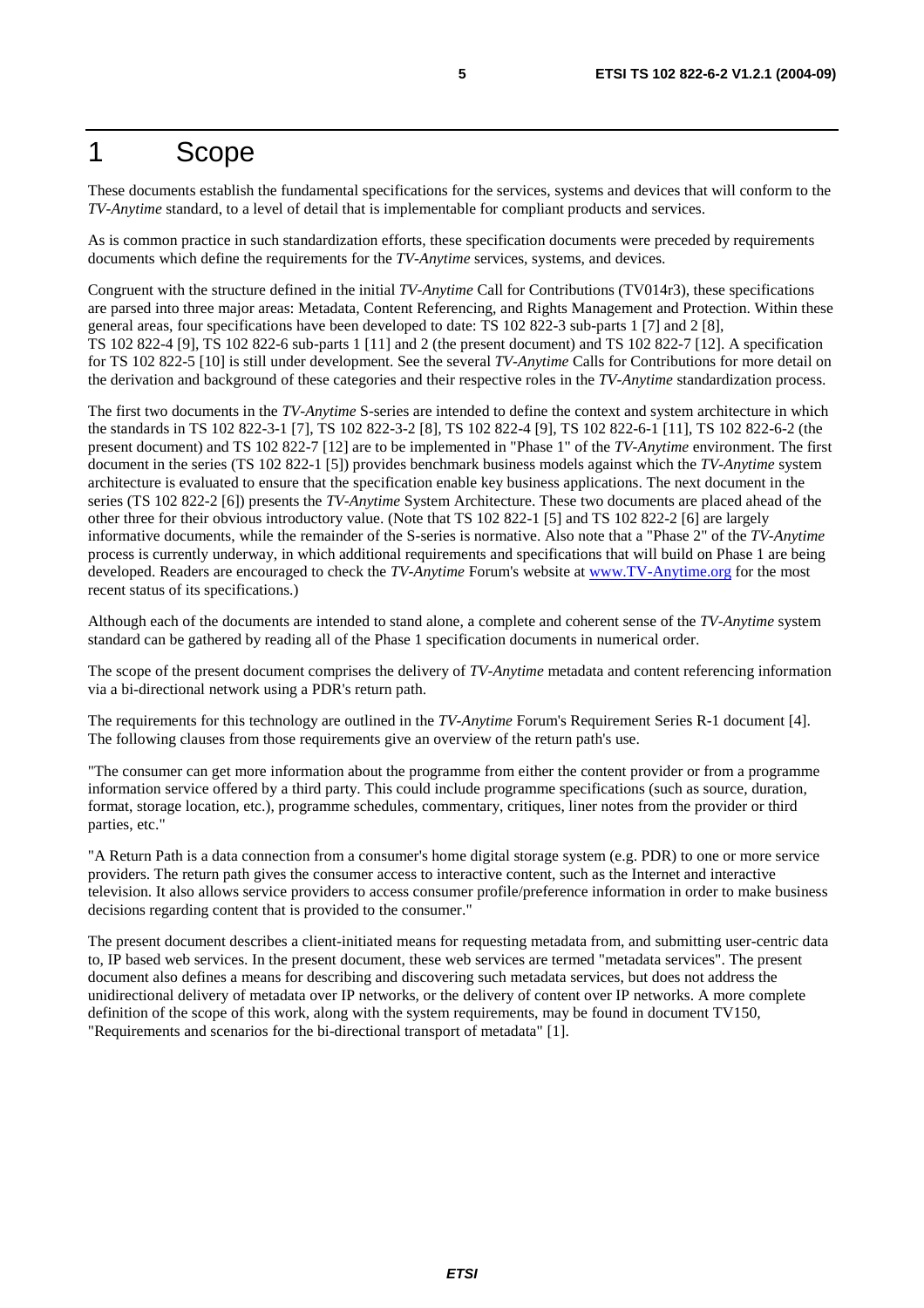### 2 References

The following documents contain provisions which, through reference in this text, constitute provisions of the present document.

- References are either specific (identified by date of publication and/or edition number or version number) or non-specific.
- For a specific reference, subsequent revisions do not apply.
- For a non-specific reference, the latest version applies.

Referenced documents which are not found to be publicly available in the expected location might be found at [http://docbox.etsi.org/Reference.](http://docbox.etsi.org/Reference)

[1] Requirements and Scenarios for the Bi-directional Transport of Metadata, TV150r1. The TV-Anytime Forum. NOTE: Available at: [http://www.TV-Anytime.org.](http://www.tv-anytime.org/) [2] IETF RFC 1591: "Domain Name System Structure and Delegation". [3] IETF RFC 2119: "Key words for use in RFCs to Indicate Requirement Levels". [4] TV-Anytime Requirements Series: R-1, TV035r6. The TV-Anytime Forum. NOTE: Available at: [http://www.TV-Anytime.org.](http://www.tv-anytime.org/) [5] ETSI TS 102 822-1: "Broadcast and On-line Services: Search, select, and rightful use of content on personal storage systems ("TV-Anytime Phase 1"); Part 1: Phase 1 Benchmark Features". [6] ETSI TS 102 822-2: "Broadcast and On-line Services: Search, select, and rightful use of content on personal storage systems ("TV-Anytime Phase 1"); Part 2: System description". [7] ETSI TS 102 822-3-1: "Broadcast and On-line Services: Search, select, and rightful use of content on personal storage systems ("TV-Anytime Phase 1"); Part 3: Metadata; Sub-part 1: Metadata schemas". [8] ETSI TS 102 822-3-2: "Broadcast and On-line Services: Search, select, and rightful use of content on personal storage systems ("TV-Anytime Phase 1"); Part 3: Metadata; Sub-part 2: System aspects in a uni-directional environment". [9] ETSI TS 102 822-4: "Broadcast and On-line Services: Search, select, and rightful use of content on personal storage systems ("TV-Anytime Phase 1"); Part 4: Content Referencing". [10] ETSI TS 102 822-5: "Broadcast and On-line Services: Search, select, acquisition, and rightful use of content - on personal storage systems ("TV-Anytime Phase 1"); Part 5: Rights management". [11] ETSI TS 102 822-6-1: "Broadcast and On-line Services: Search, select, and rightful use of content on personal storage systems ("TV-Anytime Phase 1"); Part 6: Delivery of metadata over a bi-directional network; Sub-part 1: Service and transport". [12] ETSI TS 102 822-7: "Broadcast and On-line Services: Search, select, and rightful use of content on personal storage systems ("TV-Anytime Phase 1"); Part 7: Bi-directional metadata delivery protection". [13] Universal Description Discovery & Integration, Version 3.0, T. Bellwood, et. al. NOTE: Available at:<http://uddi.org/pubs/uddi-v3.00-published-20020719.htm>. [14] Web Services Inspection Language, Version 1.0, K. NOTE: Available at: [http://www.ibm.com/developerworks/webservices/library/ws-wsilspec.html.](http://www.ibm.com/developerworks/webservices/library/ws-wsilspec.html)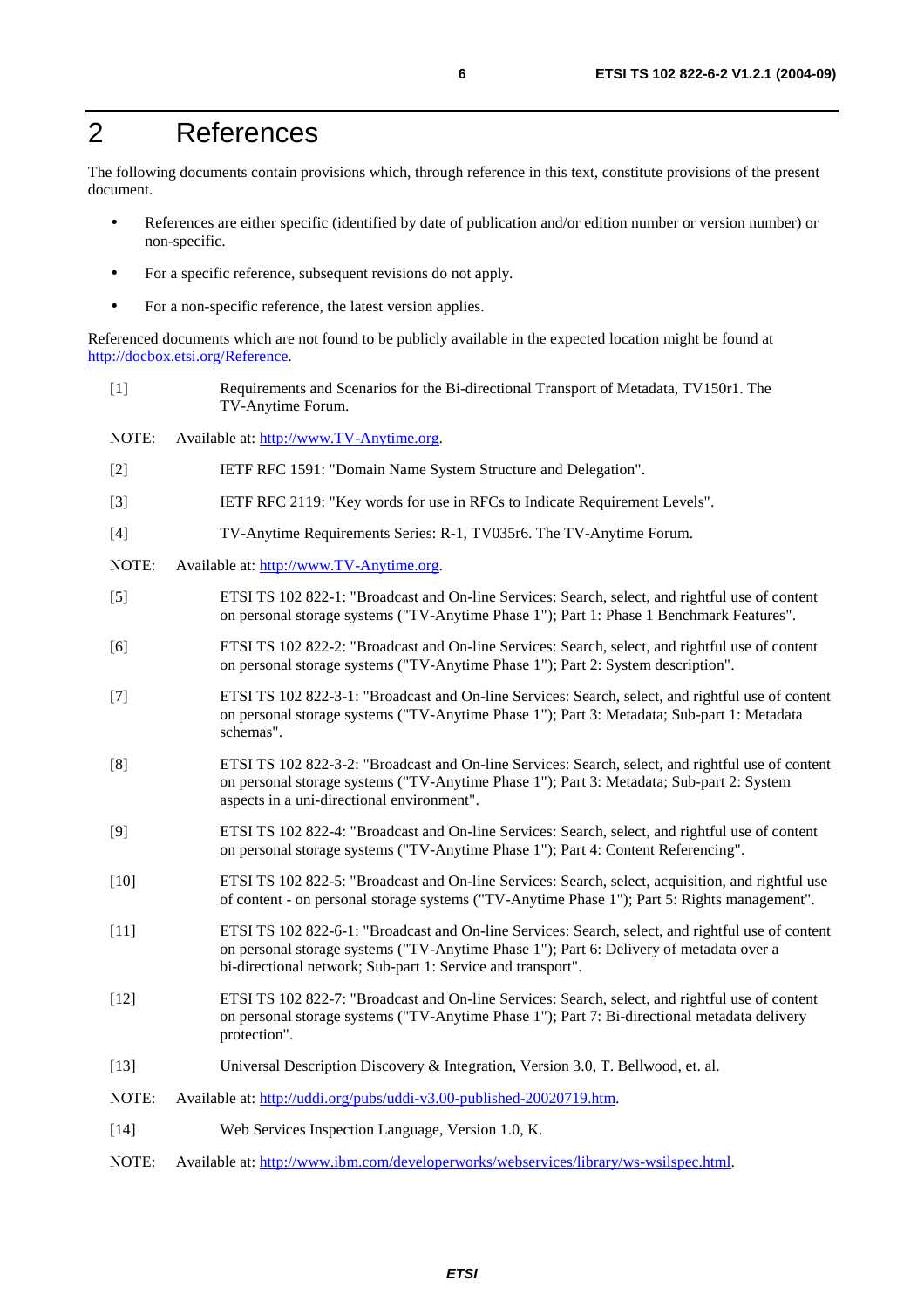[15] ISO/IEC 15938-1: "Information technology - Multimedia content description interface - Part 1: Systems".

### 3 Definitions, abbreviations and conformance

### 3.1 Definitions

For the purposes of the present document, the following terms and definitions apply:

**acquisition:** retrieval of content

**application:** specific set of functions running on the PDR

NOTE: Some applications use metadata, either automatically or under *consumer* control.

**authority:** organization that creates CRIDs

**bi-directional network:** network that supports two way, point-to-point, one-to-many, and many-to-many data delivery

NOTE: The Internet is an example of such a network. A PDR may access a bi-directional network using its return path.

**capture:** storing the acquired content (e.g. to local storage)

**content:** anything the viewer would like to access (movies, games, TV programmes, radio programmes, etc.)

**content creator:** producers of the content

**content provider:** entity that acts as the agent for and is the prime exploiter of the content

**content reference:** pointer to a specific content item

**location resolution:** process of establishing the address (location and time) of a specific content instance from its CRID **locator:** time and place where a content item can be acquired

**metadata:** generally, data about content, such as the title, genre, and summary of a television programme

NOTE: In the context of *TV-Anytime*, metadata also includes consumer profile and history data.

**metadata service:** service that provides *TV-Anytime* data using a server on a bi-directional network

NOTE: The formats of the data and the protocols used to deliver that data are defined by the present document.

**programme:** editorially coherent piece of content

NOTE: Typically, a programme is acquired by the PDR as a whole.

**resolving authority:** body which provides location resolution

**Resolving Authority Record (RAR):** information needed for retrieving the location resolution data for the given authority

**return path:** part of the bi-directional distribution system from the consumer to service provider

**segment:** continuous portion of a piece of content, for example a single news topic in a news programme

**service provider:** aggregator and supplier of content which may include gateway and management roles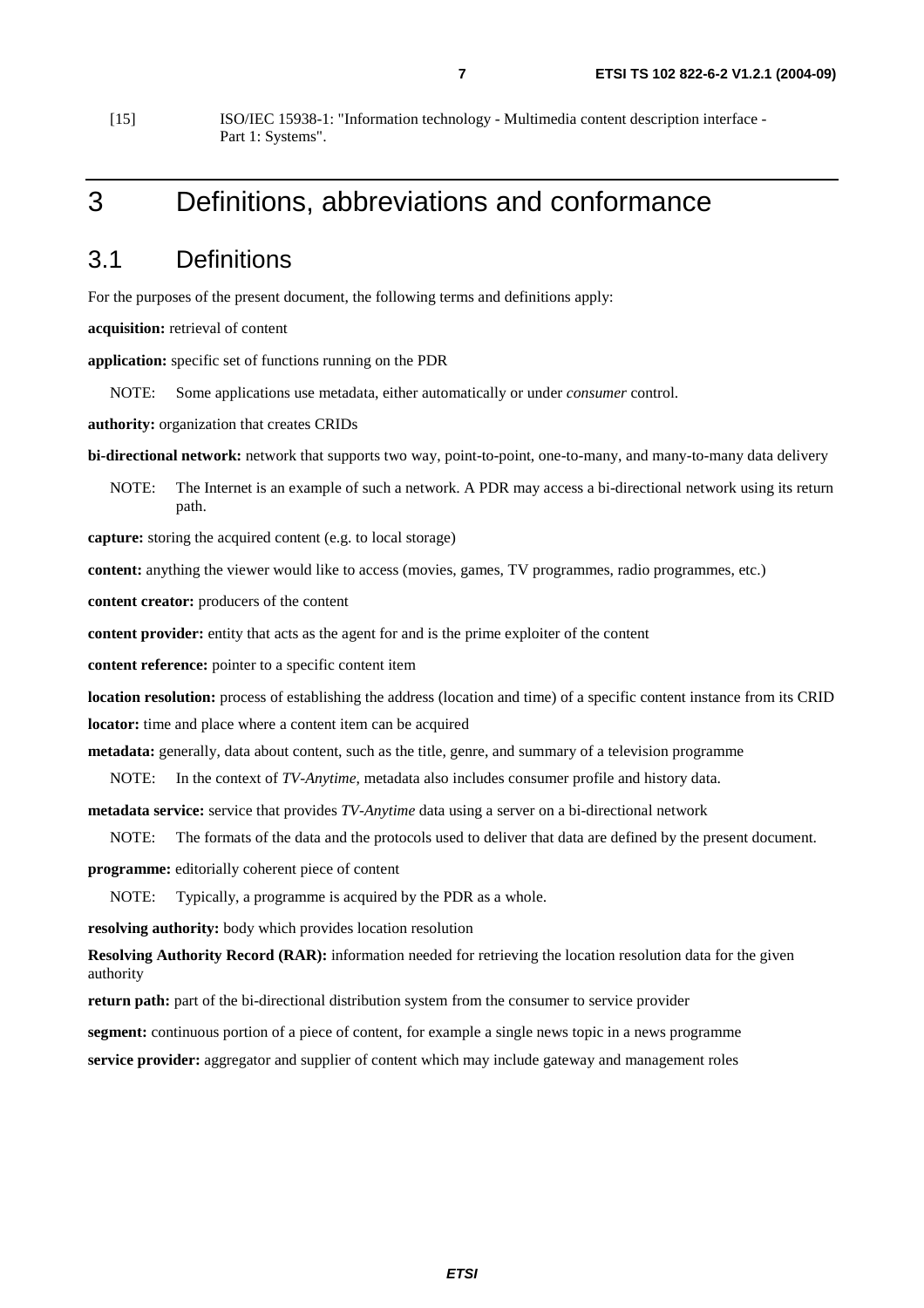### 3.2 Abbreviations

For the purposes of the present document, the following abbreviations apply:

| <b>ARIB</b>                                                                                                                   | Association of Radio Industries and Businesses                                                                                                                                                                                                                                                                                                                 |  |
|-------------------------------------------------------------------------------------------------------------------------------|----------------------------------------------------------------------------------------------------------------------------------------------------------------------------------------------------------------------------------------------------------------------------------------------------------------------------------------------------------------|--|
| NOTE:                                                                                                                         | A Japanese standards organization.                                                                                                                                                                                                                                                                                                                             |  |
| <b>ATSC</b>                                                                                                                   | <b>Advanced Television Systems Committee</b>                                                                                                                                                                                                                                                                                                                   |  |
| NOTE:                                                                                                                         | American based standards organization for establishing technical standards for advanced television<br>systems, including digital high definition television.                                                                                                                                                                                                   |  |
| BiM                                                                                                                           | Binary format for multimedia description streams                                                                                                                                                                                                                                                                                                               |  |
| NOTE:                                                                                                                         | Defined in ISO/IEC 15938-1 [15] (MPEG-7 Systems part).                                                                                                                                                                                                                                                                                                         |  |
| <b>DNS</b>                                                                                                                    | Domain Naming System                                                                                                                                                                                                                                                                                                                                           |  |
| NOTE:                                                                                                                         | System used on the Internet to register names that can then be mapped into IP addresses using a DNS<br>server RFC 1591 [2].                                                                                                                                                                                                                                    |  |
| <b>DVB</b>                                                                                                                    | Digital Video Broadcasting                                                                                                                                                                                                                                                                                                                                     |  |
| NOTE:                                                                                                                         | Set of standards used for European digital TV broadcasting.                                                                                                                                                                                                                                                                                                    |  |
| <b>EPG</b>                                                                                                                    | Electronic Programme Guide                                                                                                                                                                                                                                                                                                                                     |  |
| NOTE:                                                                                                                         | Means of presenting available content to the consumer, allowing selection of desired content.                                                                                                                                                                                                                                                                  |  |
| <b>HTTP</b><br>IP                                                                                                             | HyperText Transfer Protocol<br><b>Internet Protocol</b>                                                                                                                                                                                                                                                                                                        |  |
| NOTE:                                                                                                                         | Generic name for the network protocols used on the Internet.                                                                                                                                                                                                                                                                                                   |  |
| <b>IPR</b><br><b>PDR</b><br><b>RAR</b><br>SOAP<br><b>TCP</b><br><b>UDDI</b><br><b>URI</b><br><b>URL</b><br>W3C<br><b>WSDL</b> | <b>Intellectual Property Rights</b><br>Personal Digital Recorder<br>Resolving Authority Record<br>Simple Object Access Protocol<br><b>Transmission Control Protocol</b><br>Universal Description Discovery and Integration<br>Uniform Resource Identifier<br><b>Uniform Resource Locator</b><br>World Wide Web Consortium<br>Web Services Description Language |  |
| WS-Inspection                                                                                                                 | Web Services Inspection language                                                                                                                                                                                                                                                                                                                               |  |
| <b>XML</b>                                                                                                                    | <b>Extensible Markup Language</b>                                                                                                                                                                                                                                                                                                                              |  |

### 3.3 Conformance

The key words "MUST", "MUST NOT", "REQUIRED", "SHALL", "SHALL NOT", "SHOULD", "SHOULD NOT", "RECOMMENDED", "MAY" and "OPTIONAL" in the present document are to be interpreted as described in RFC 2119 [3].

It is important to note that OPTIONAL and RECOMMENDED elements of the specification, if they are implemented, MUST be implemented in the manner documented in the present document.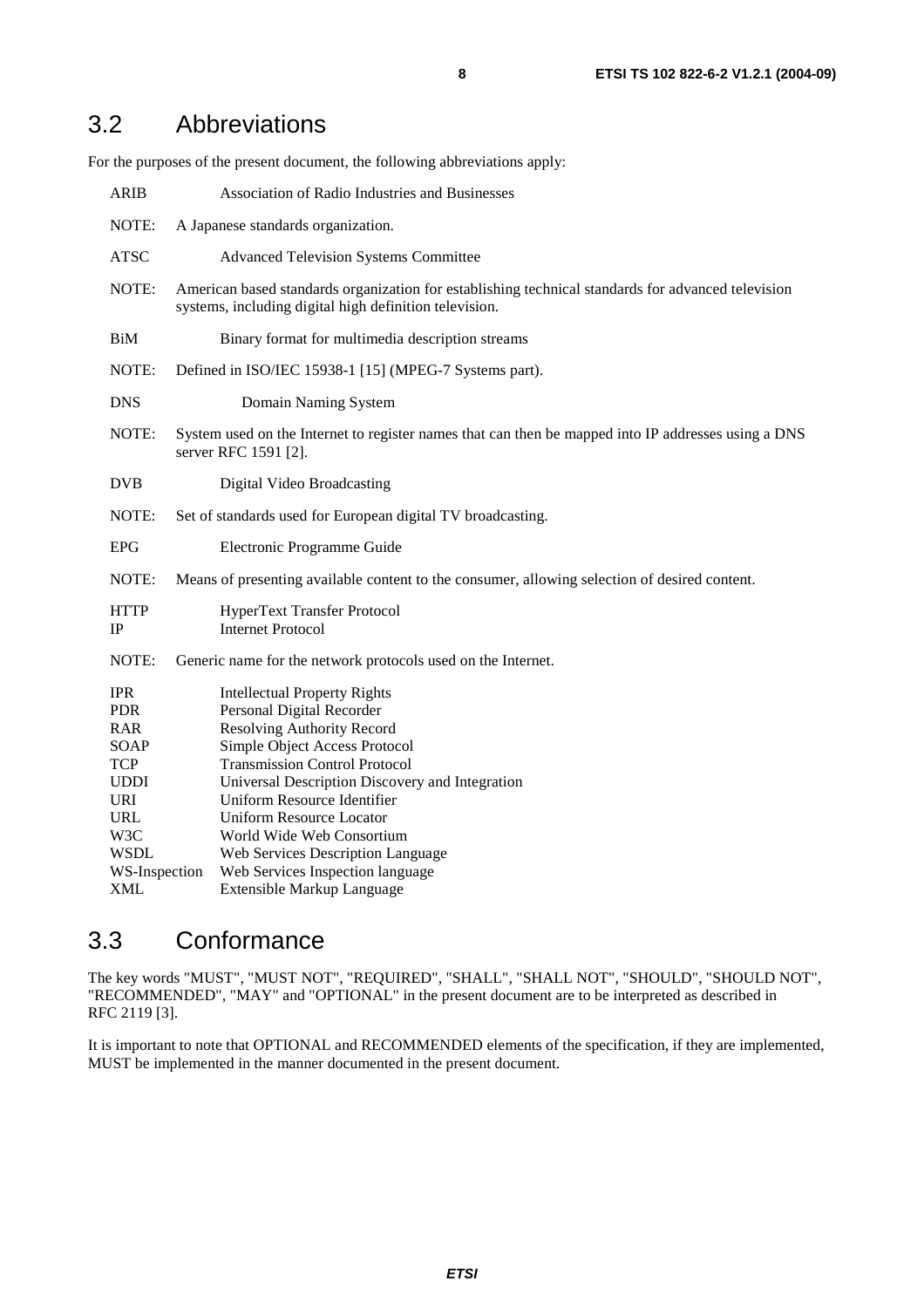### 4 Introduction

The *TV-Anytime* Forum has defined a number of data types that can be exchanged between *TV-Anytime* devices. These include programme metadata, content referencing information, and user-centric metadata. The present document is concerned with data exchange between *TV-Anytime* clients and metadata servers over a bi-directional network using the return path. A *TV-Anytime* client is typically a PDR, although in the present document the client can be any Internet connected device. These devices do not necessarily need to have the ability to display or store content, since many types of devices can exploit *TV-Anytime* metadata services (e.g. a mobile phone displaying an EPG).

Programme metadata and content referencing information can be delivered unidirectionally (e.g. via traditional broadcast or IP multicast) or via a bi-directional network. The reasons a *TV-Anytime* provider might choose to deliver data via a bi-directional network are as follows:

- It allows a richer set of metadata to be delivered, since there are much lower bandwidth constraints.
- It allows *TV-Anytime* data providers without access to a broadcast system to deliver metadata to clients.
- It allows *TV-Anytime* data providers to personalize the metadata they offer according to the source of the request.
- It allows a range of client devices, which are not necessarily able to receive broadcast data, to access and exploit *TV-Anytime* data. For example, a mobile phone or personal organizer could use the metadata service to show the user an EPG.

User-centric metadata can only be delivered from a PDR to a *TV-Anytime* metadata service when a return path is available and the user authorizes it. The submission of such user data allows the metadata service to provide a variety of value adding services, which are more completely described in clause 6.5 of TS 102 822-3-1 [7].

The present document defines the protocols that allow these transactions to take place in an interoperable fashion. Note that, due to the widespread nature and mass penetration of the Internet, the *TV-Anytime* Forum has completely specified the transport and network layer protocols (TCP/IP) necessary for end-to-end interoperability. This is in contrast to unidirectional transport mechanisms, which are not completely specified by the *TV-Anytime* Forum, but instead defined individually by the bodies responsible for the various broadcast standards used around the world (e.g. ARIB, ATSC, DVB, etc.).

To use a *TV-Anytime* metadata service a client takes the steps illustrated in figure 1.



**Figure 1: The steps in using a TV-Anytime metadata service** 

These steps are described in more detail in the following three clauses (in reverse order). Note that a metadata service MUST provide a description capability (see TS 102 822-6-1 [11]) but the support for metadata service discovery (the present document) is OPTIONAL. The middle step typically will only occur when a metadata service is first discovered or updated, and not each time the metadata service is used.

### 4.1 Types and functionalities of Metadata services

*TV-Anytime* metadata services can be broken into two basic types, which are shown in figure 2 and figure 3. The metadata services specified are all request-response based. This can be seen in the two figures - the network transaction is always point-to-point (client to server), and the transaction is always initiated by the client.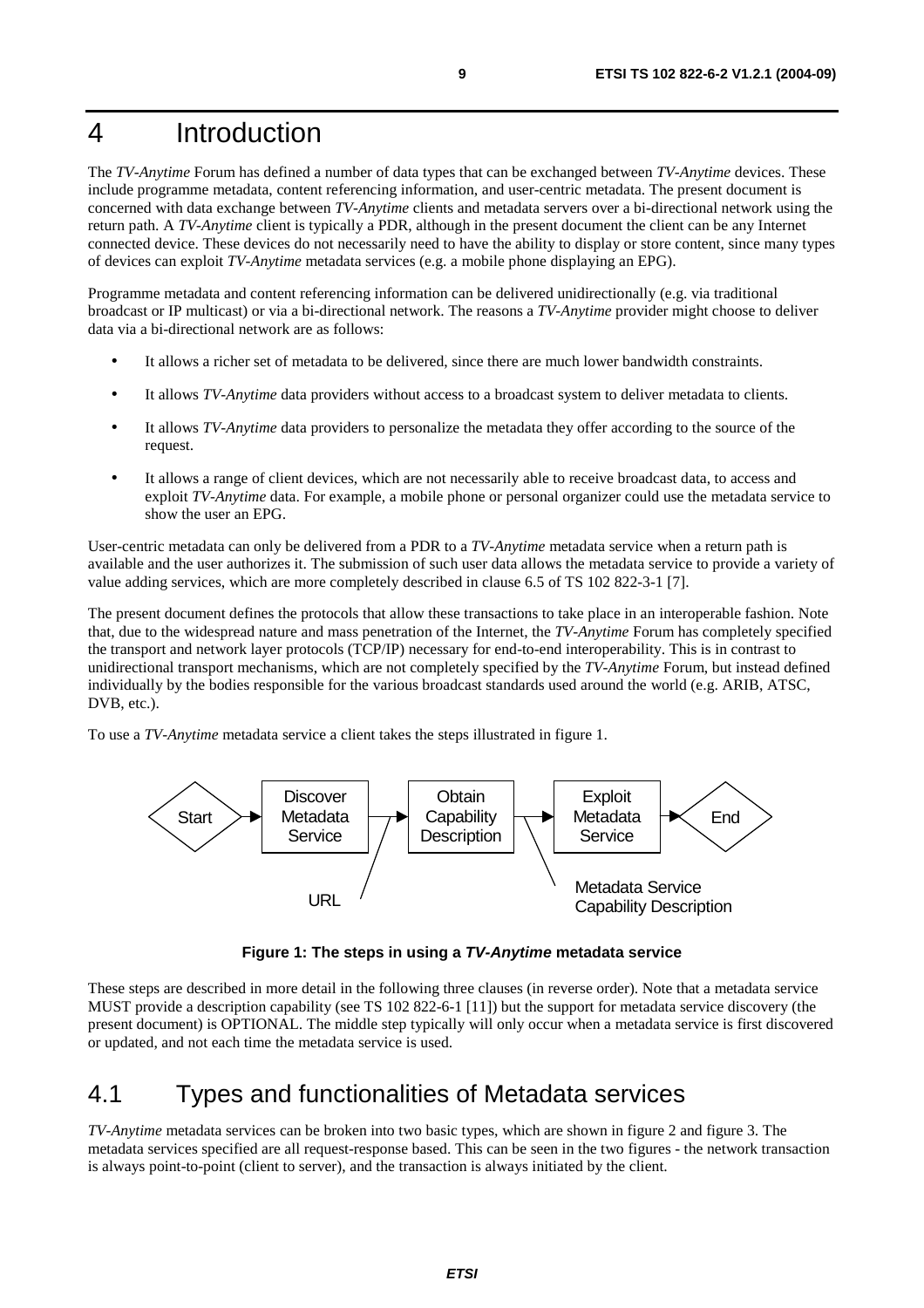#### 4.1.1 Metadata retrieval

Metadata retrieval occurs when a client wishes to obtain certain metadata from a metadata service that it has previously discovered and obtained a capability description for. The following list gives some examples of metadata retrieval:

- A client wishes to obtain programme reviews for a CRID. The client sends a request specifying the CRID and type of metadata required, and the metadata service responds with the appropriate ProgramReviewTable.
- A client wishes to obtain the schedule information for a particular channel over the next week. The client sends a request specifying the channel, date range, and type of metadata required. The metadata service returns a ProgramLocationTable and ProgramInformationTable corresponding to the programmes on that channel.
- A client wishes to search a metadata service that specializes in movie information. The client sends a request specifying the type of movie (e.g. the genre is "Western" and the star is "John Wayne") and the type of metadata required. The metadata service returns a number of matching movies, using a ProgramInformationTable and ProgramReviewTable.



- NOTE 1: Any party capable of delivering compliant TV-Anytime data could provide a metadata service. Examples include: content creators, content providers, service providers, consumer electronics manufacturers and third parties aggregation services.
- NOTE 2: The request contains parameters that specify the type of metadata required by the client.
- NOTE 3: The types of metadata returned could be any of the non user-centric data specified in TS 102 822-3-1 [7] (i.e. the fragments defined in clause 4.3.1.1 of TS 102 822-3-2 [8]), along with content referencing information.

#### **Figure 2: Client requesting metadata from a metadata service**

### 4.1.2 Submission of user-centric metadata

Submission of user-centric metadata offers a number of possible benefits to both consumers and metadata service providers. These are described in clause 5 of TS 102 822-3-1 [7]. Ensuring the privacy of these transactions and that the metadata service provider is trustworthy is essential to the submission of user-centric metadata. The means by which this is ensured is not defined by the present document.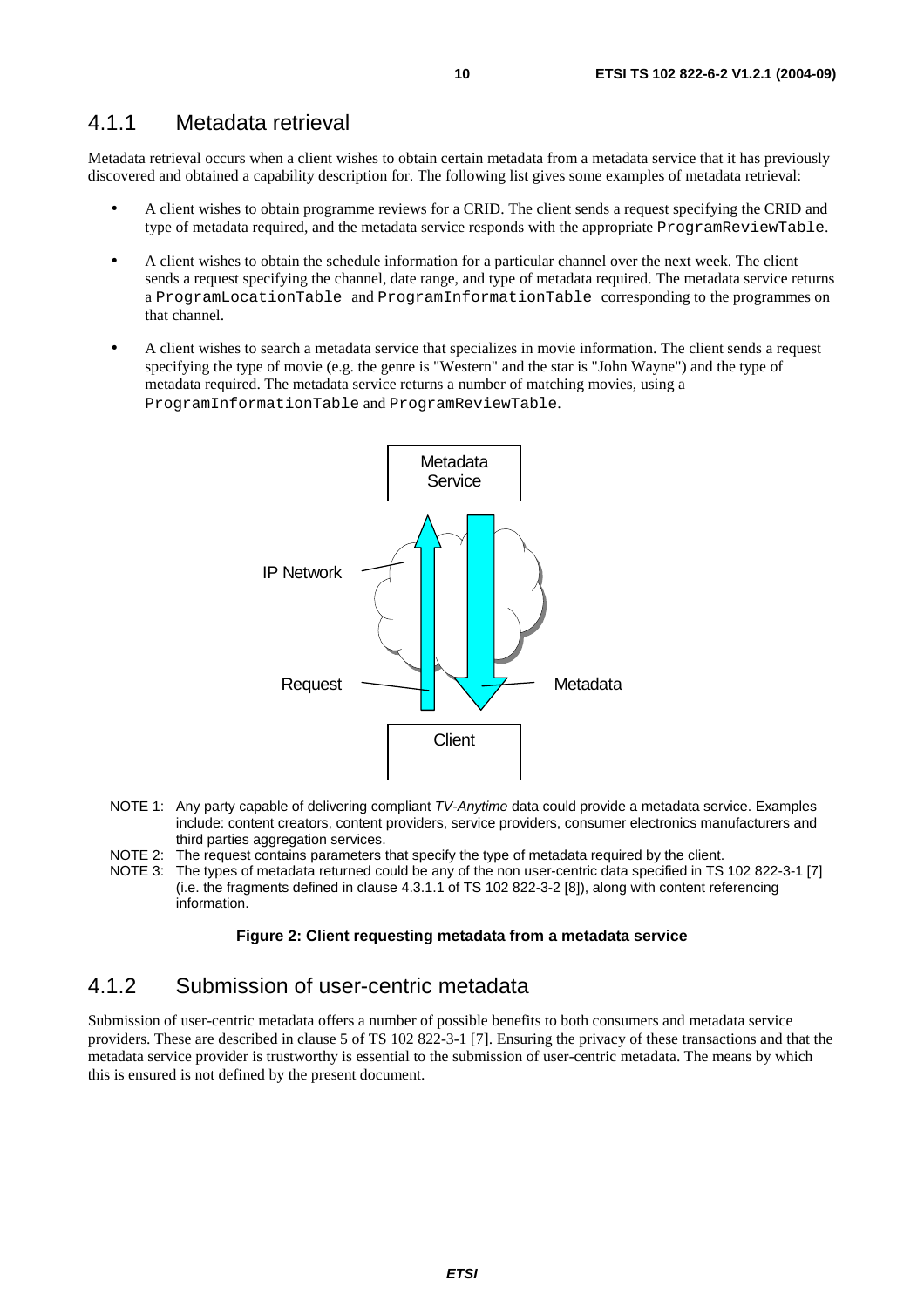

- NOTE 1: In this case, the metadata service is a user data aggregator. Any of the parties listed for figure 2, or any other party capable of usefully exploiting TV-Anytime usage information in a trustworthy fashion, could provide the metadata service.
- NOTE 2: In principle, the user-centric data may be any of the types defined in TS 102 822-3-1 [7] (e.g. UserPreferences and UsageHistory). For the purposes of this version of the present document only a submission of carefully constrained, anonymous UsageHistory instances is allowed.

#### **Figure 3: Client submitting user-centric data to a service provider**

### 4.2 Metadata service capability descriptions

In order to exploit usefully the metadata services described in the previous clause, the client needs information about the nature of the metadata service being offered. This is because different metadata services will provide different types of metadata and can be queried in different ways. For example, some metadata services may offer just content referencing information, whilst others may provide programme metadata but no segmentation information. Similarly, whereas one server may only be able to accept simple requests for metadata based on a CRID, another server may offer much more sophisticated querying and sorting capabilities. Moreover, different types of queries are only useful if a client is able to establish sensible values with which to query. An example of this is a query for scheduling data (ProgramLocationTable). In order to query for scheduling information on a particular content delivery service, the client needs to know the content delivery services for which that metadata service has data.

To address this issue, each metadata service provides, on request from a client, a capability description. This capability description allows a client to flexibly query a metadata service, without making requests that will not be supported by that metadata service. Furthermore, it allows metadata service providers to flexibly implement the server in a way that is appropriate to the data that they have available.

### 4.3 Metadata service discovery

Metadata service discovery is the process by which a client establishes a URL where a *TV-Anytime* metadata service can be found. There are a number of ways this process can occur, but only the third method (see clause 4.3.3) is addressed by the present document.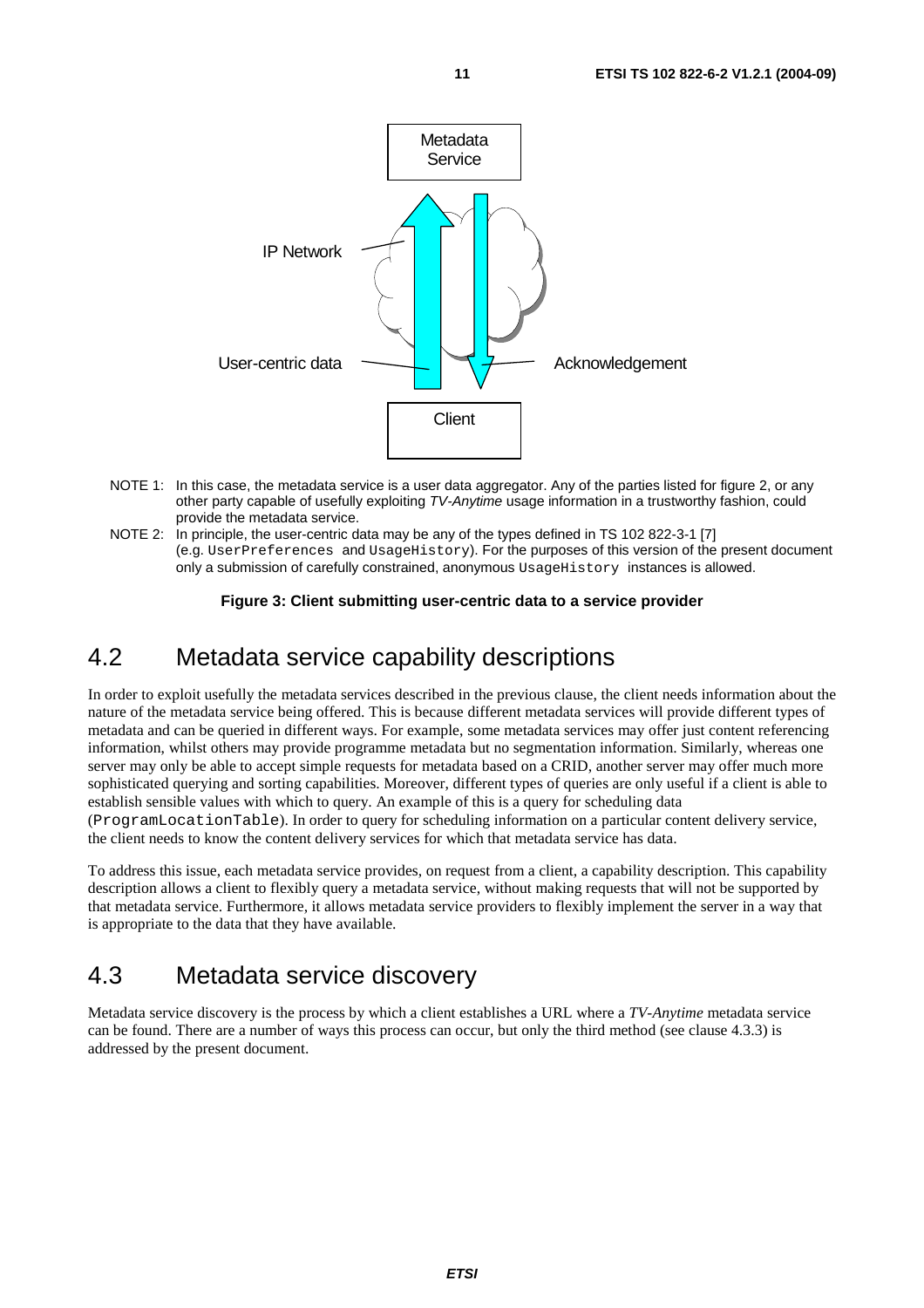#### 4.3.1 Non-standardized discovery

A number of methods exist for discovering the URLs of metadata services that will not be standardized by the *TV-Anytime* Forum. The following list gives some examples:

- The client might be pre-programmed with a set of URLs that refer to one or more metadata services. This will typically be useful in a vertical market, or tightly controlled horizontal market.
- A user might manually enter a URL of a new metadata service he is interested in, using some means of text input.
- The software on a client may be updated using software updates delivered via a unidirectional broadcast, or over the return channel.

#### 4.3.2 Unidirectional delivery of discovery information

The System Specification [12] and Content Referencing Specification [9] define ways or requirements on the underlying transport, in which the URL of a bi-directional metadata and/or content referencing service can be discovered from *TV-Anytime* information inserted in a unidirectional stream. The present document defines how a client can usefully exploit the discovered service using the resulting URL.

#### 4.3.3 Client-Initiated discovery using the bi-directional network

This mode of metadata service discovery involves using the bi-directional network to access a "Yellow Pages" of *TV-Anytime* metadata services. The mechanism is based upon W3C standards for web service discovery (UDDI [13] and WS-Inspection [14]), the use of which is standardized by the *TV-Anytime* Forum, according to the rules given in clause 5. Support for these discovery techniques by clients and servers is OPTIONAL.

### 5 Metadata service discovery

The present document describes how standard web service discovery techniques can be used to allow PDRs and other *TV-Anytime* clients to discover *TV-Anytime* metadata services. The relevant standards are UDDI [13] and WS-Inspection [14], which enable different, but complementary, modes of discovery. A provider can choose to enable neither, both, or just one of these mechanisms.

For a useful overview of these two standards please refer to: "The WS-Inspection [14] and UDDI Relationship" [13].

### 5.1 Discovering a get\_Data operation that will provide metadata for a certain CRID authority

The content referencing specification describes the use of DNS SRV records to discover web services for location resolution, using only a CRID as the starting point. The present document defines an analogous method for use in discovering metadata delivery services. The form of the DNS query string is:

**\_gmet.\_tcp.***<name\_extension segment from CRID authority>***.***<DNS segment from CRID authority>*,

where *gmet* is short for "get metadata".

Since a resolution authority will not necessarily provide (directly or indirectly) a metadata service for its CRIDs, the client SHOULD NOT assume that this DNS enquiry will succeed. The result of the DNS query is a machine name (*<hostname>*) and port (*<port>*) that locates the metadata server. A get*\_*Data service capable of returning at least one type of metadata table is offered at this URL (http://<*hostname*>:<*port*>/).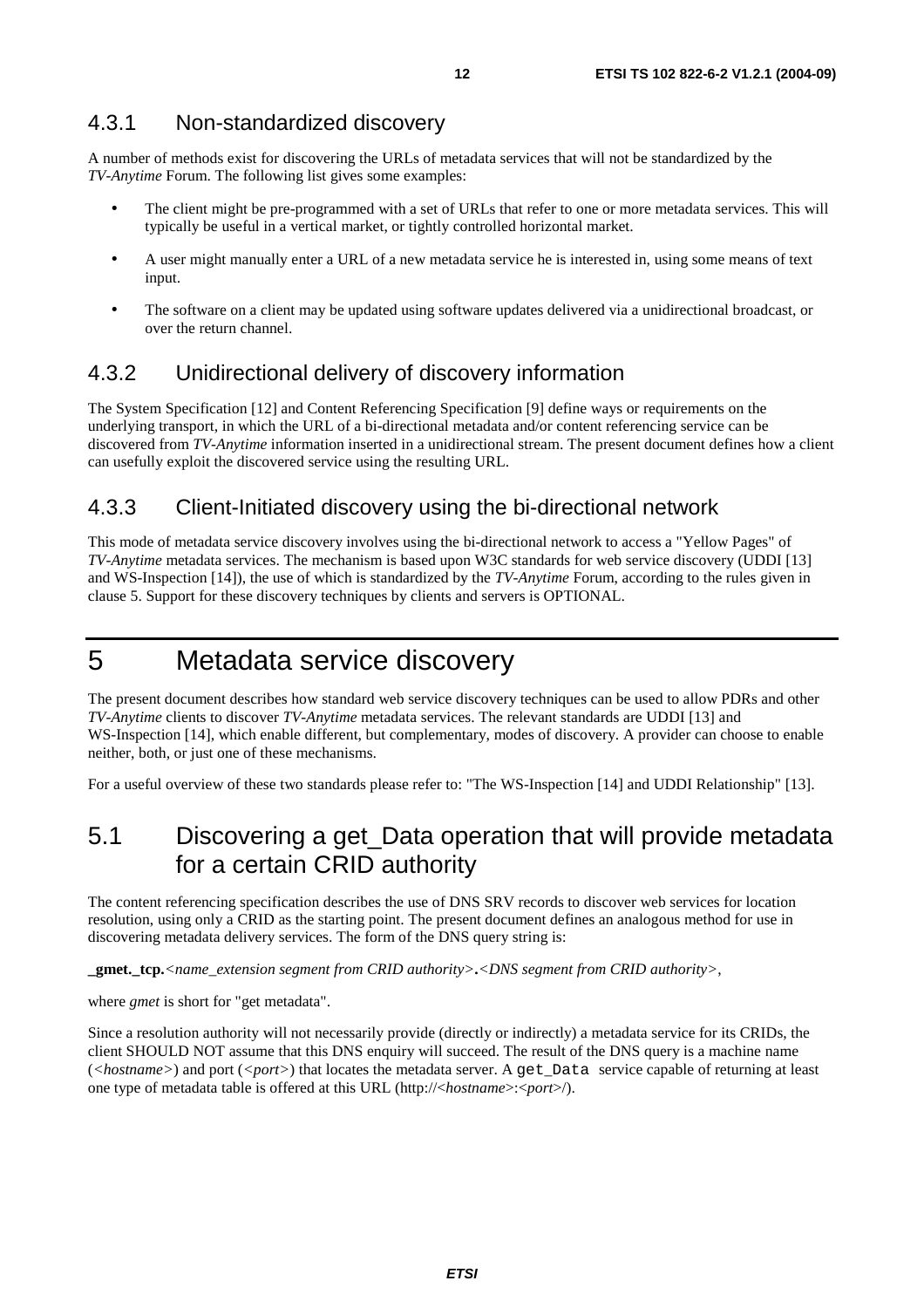### 5.2 Universal Description, Discovery and Integration (UDDI)

UDDI [13] allows PDRs, and other clients with Internet connectivity, to discover *TV-Anytime* metadata services without the client requiring any prior knowledge of the metadata service, nor any information from a unidirectional metadata service. Metadata service providers may publish details of their *TV-Anytime* metadata service(s) to the UDDI Business Registry. Any client can then use a node in the UDDI Business Registry (which have well-known addresses) to browse and locate *TV-Anytime* metadata services.

Note that version 3 of the UDDI specification is used. Clients wishing to discover *TV-Anytime* web services using UDDI must conform to the behaviour described in the UDDI specification [13]. To assist metadata service providers in describing and categorizing their services, the *TV-Anytime* Forum has registered the UDDI tModels described in the following clauses (see clause 1.6.4 of the UDDI specification [13] for a definition of "tModel").

### 5.2.1 TV-Anytime web service tModels

These tModels are used when a business publishes details of their bindingTemplate structures to indicate a web service compliant with the present document. Clients issuing UDDI inquiry requests can use these two tModel keys to find only web services that are *TV-Anytime* metadata services.

#### 5.2.1.1 TV-Anytime get\_Data port tModel

This technical model represents a get\_Data port as described in clause 5.1.

| Name:                    | TV-Anytime-org:get_Data_v10.                 |
|--------------------------|----------------------------------------------|
| <b>Description:</b>      | TV-Anytime WSDL interface for get_Data port. |
| <b>UDDI</b> Key $(V3)$ : | uddi:TV-Anytime.org:get_Data_v10.            |
| Categorization:          | specification, xmlSpec, soapSpec, wsdlSpec.  |

```
 <tModel tModelKey="uddi:TV-Anytime.org:get_Data_v10"> 
   <name>TV-Anytime-org:get_Data_v10</name> 
   <description xml:lang="en">TV-Anytime WSDL interface for get_Data port</description> 
   <overviewDoc> 
     <overviewURL useType="text"> 
      FIXME: location of ETSI spec TS 102 822-6-1 via http or ftp
     </overviewURL> 
   </overviewDoc> 
   <overviewDoc> 
     <overviewURL useType="text"> 
       ftp://tva:tva@ftp.bbc.co.uk/pub/Specifications/SP006v10.zip 
     </overviewURL> 
   </overviewDoc> 
   <categoryBag> 
     <keyedReference keyName="uddi-org:types:wsdl" keyValue="wsdlSpec" 
        tModelKey="uddi:uddi.org:categorization:types"/> 
     <keyedReference keyName="uddi-org:types:soap" keyValue="soapSpec" 
        tModelKey="uddi:uddi.org:categorization:types"/> 
     <keyedReference keyName="uddi-org:types:xml" keyValue="xmlSpec" 
        tModelKey="uddi:uddi.org:categorization:types"/> 
     <keyedReference keyName="uddi-org:types:specification" 
 keyValue="specification" tModelKey="uddi:uddi.org:categorization:types"/> 
   </categoryBag> 
 </tModel>
```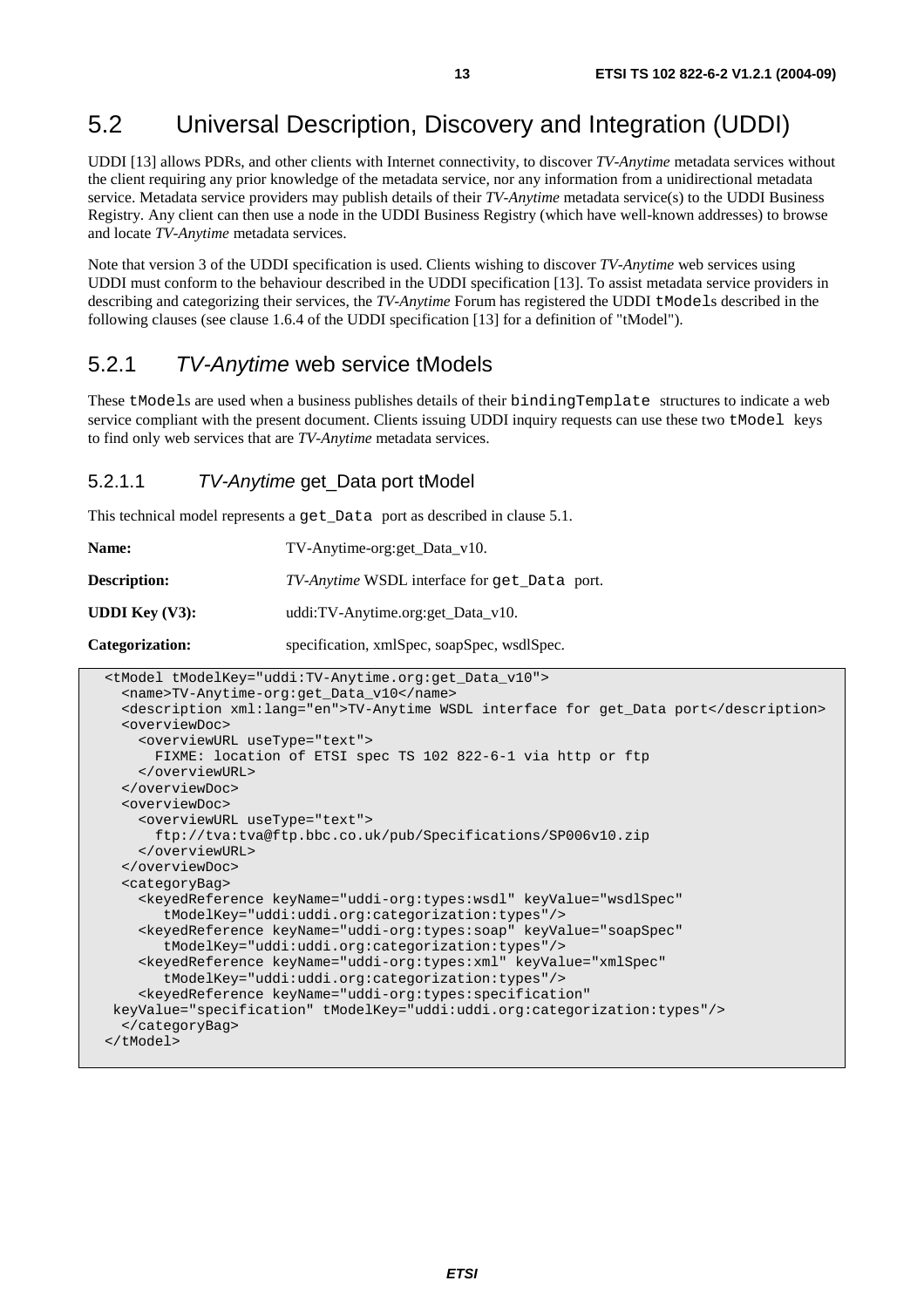#### 5.2.1.2 TV-Anytime submit\_Data port tModel

This technical model represents a submit\_Data service as described in clause 5.2.

| <b>Name:</b>           | TV-Anytime-org: submit_Data_v10.                |
|------------------------|-------------------------------------------------|
| <b>Description:</b>    | TV-Anytime WSDL interface for submit_Data port. |
| <b>UDDI Key (V3):</b>  | uddi:TV-Anytime.org:submit_Data_v10.            |
| <b>Categorization:</b> | specification, xmlSpec, soapSpec, wsdlSpec.     |

| <tmodel tmodelkey="uddi:TV-Anytime.org:submit_Data_v10"></tmodel>                              |
|------------------------------------------------------------------------------------------------|
| <name>TV-Anytime-org:submit_Data_v10</name>                                                    |
| <description xml:lang="en">TV Anytime WSDL interface for get_Data port</description>           |
| <overviewdoc></overviewdoc>                                                                    |
| <overviewurl usetype="text"></overviewurl>                                                     |
| FIXME: location of ETSI spec TS 102 822-6-1 via http or ftp                                    |
|                                                                                                |
|                                                                                                |
| <overviewdoc></overviewdoc>                                                                    |
| <overviewurl usetype="text"></overviewurl>                                                     |
| ftp://tva:tva@ftp.bbc.co.uk/pub/Specifications/SP006v10.zip                                    |
|                                                                                                |
|                                                                                                |
| <categorybag></categorybag>                                                                    |
| <keyedreference <="" keyname="uddi-org:types:wsdl" keyvalue="wsdlSpec" td=""></keyedreference> |
| tModelKey="uddi:uddi.org:categorization:types"/>                                               |
| <keyedreference <="" keyname="uddi-org:types:soap" keyvalue="soapSpec" td=""></keyedreference> |
| tModelKey="uddi:uddi.org:categorization:types"/>                                               |
| <keyedreference <="" keyname="uddi-org:types:xml" keyvalue="xmlSpec" td=""></keyedreference>   |
| tModelKey="uddi:uddi.org:categorization:types"/>                                               |
| <keyedreference <="" keyname="uddi-org:types:specification" td=""></keyedreference>            |
| keyValue="specification" tModelKey="uddi:uddi.org:categorization:types"/>                      |
|                                                                                                |
|                                                                                                |

### 5.2.2 TV-Anytime categorization tModels

These tModels allow a metadata service provider to categorize their services. The metadata service provider assigns the categories at the point of publication (see clause 5.2.3). This enables clients to issue more refined UDDI searches for metadata services. By categorizing a metadata service as richly and accurately as possible, a metadata service provider maximizes the possibility of the metadata service being discovered using UDDI.

Use of these taxonomies is OPTIONAL, and for many services it will not be appropriate to use some of the taxonomy types. For example, a metadata service that does not provide schedule information will not be able to use the TV-Anytime-org:serviceURL taxonomy to list the services for which it provides metadata.

These taxonomies do not make strong guarantees about the behaviour of any services that use them. For example, a service categorized as providing information on "example.com" CRIDs may only have data on some subset of them. A get*\_*Data request to that service could fail to provide information on a particular "example.com" CRID. Similarly, a service categorized as providing German language metadata could return some of its metadata in other languages. Metadata service providers should sensibly categorize their services in a way that will enhance their discovery without creating false expectations in the client. It is always the capability description that provides the definitive description of the features supported by a particular operation. Therefore, having discovered a metadata service, a client SHOULD always retrieve a capability description of that service. In some cases, this involves no extra steps as the capability description will be included inside the bindingTemplate for that operation.

All of the following tModels are categorization tModels and are unchecked.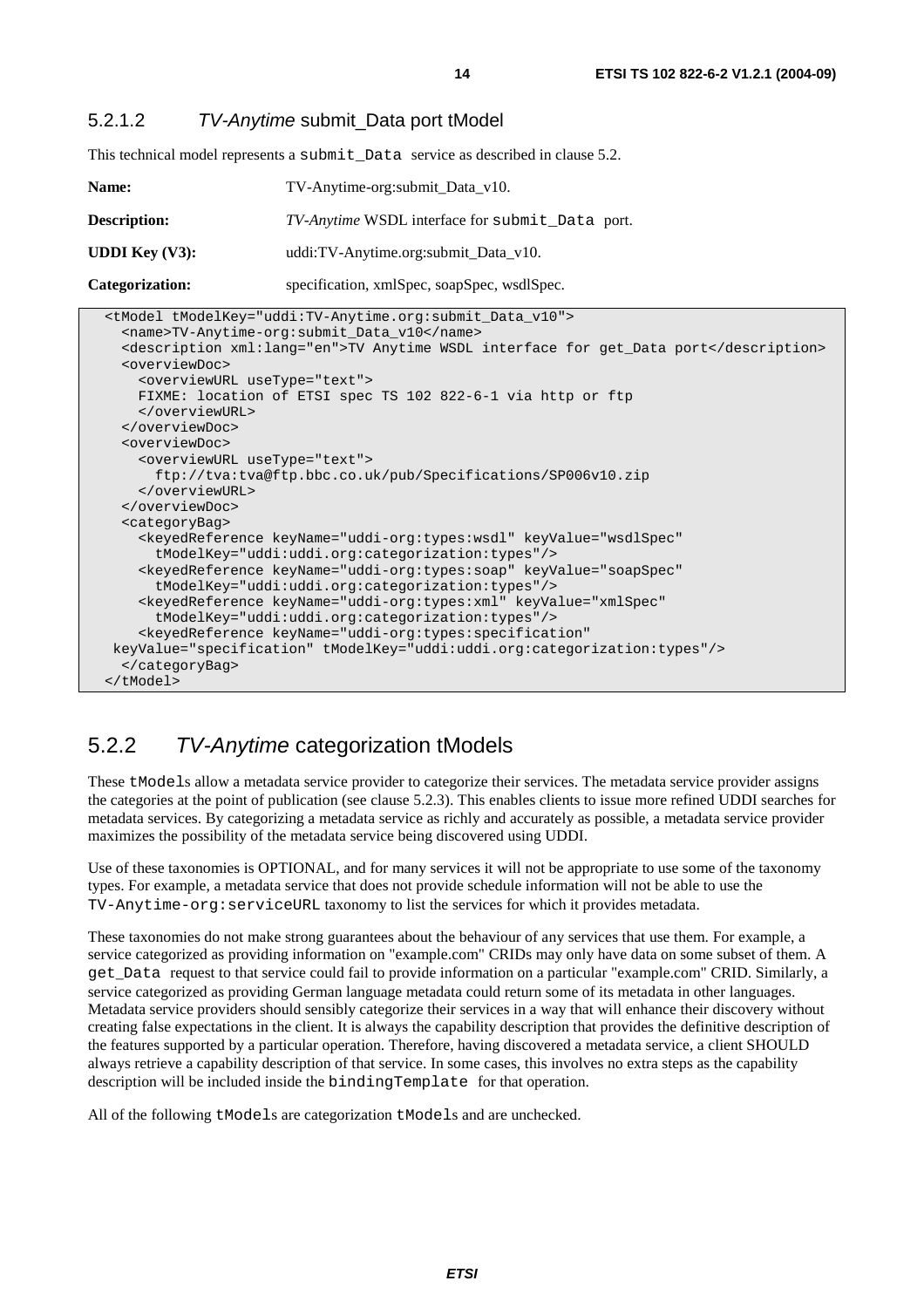#### 5.2.2.1 TV-Anytime authorityName categorization system

The authorityName tModel is used to represent the resolution authorities of the CRIDs for which this metadata service provides *TV-Anytime* information. To establish whether content referencing information or metadata is available for the authority, the tableType tModel may be used (see clause 5.2.2.2).

| Name:                    | TV-Anytime-org:authorityName.                                                                                   |
|--------------------------|-----------------------------------------------------------------------------------------------------------------|
| <b>Description:</b>      | Category system for the resolution authorities handled by a metadata service.                                   |
| <b>UDDI</b> Key $(V3)$ : | uddi:TV-Anytime.org:authorityName.                                                                              |
| <b>Valid values:</b>     | A valid value is a valid resolution authority name, as defined in the Content Referencing<br>Specification [9]. |
| <b>Example usage:</b>    | A client searches for <i>TV-Anytime</i> metadata on CRIDs from a particular resolution authority.               |
|                          | <tmodel tmodelkey="uddi:TV-Anytime.org:authorityName"></tmodel>                                                 |

| CLMOUEL LMOUEINEY="UUUI.IV-AIIYLIME.OIY.dULIIOIILYNdME">                                           |
|----------------------------------------------------------------------------------------------------|
| <name>TV-Anytime-org:authorityName</name>                                                          |
| <description xml:lang="en">Category system for the resolution authorities handled by</description> |
| a metadata service                                                                                 |
| <overviewdoc></overviewdoc>                                                                        |
| <overviewurl usetype="text"></overviewurl>                                                         |
| ftp://tva:tva@ftp.bbc.co.uk/pub/Specifications/SP006v10.zip                                        |
|                                                                                                    |
|                                                                                                    |
| <categorybag></categorybag>                                                                        |
| <keyedreference <="" keyname="uddi-org:types:categorization" td=""></keyedreference>               |
| keyValue="categorization" tModelKey="uddi:uddi.org:categorization:types"/>                         |
| <keyedreference <="" keyname="uddi-org:types:unchecked" td=""></keyedreference>                    |
| keyValue="unchecked" tModelKey="uddi:uddi.org:categorization:types"/>                              |
|                                                                                                    |
|                                                                                                    |
|                                                                                                    |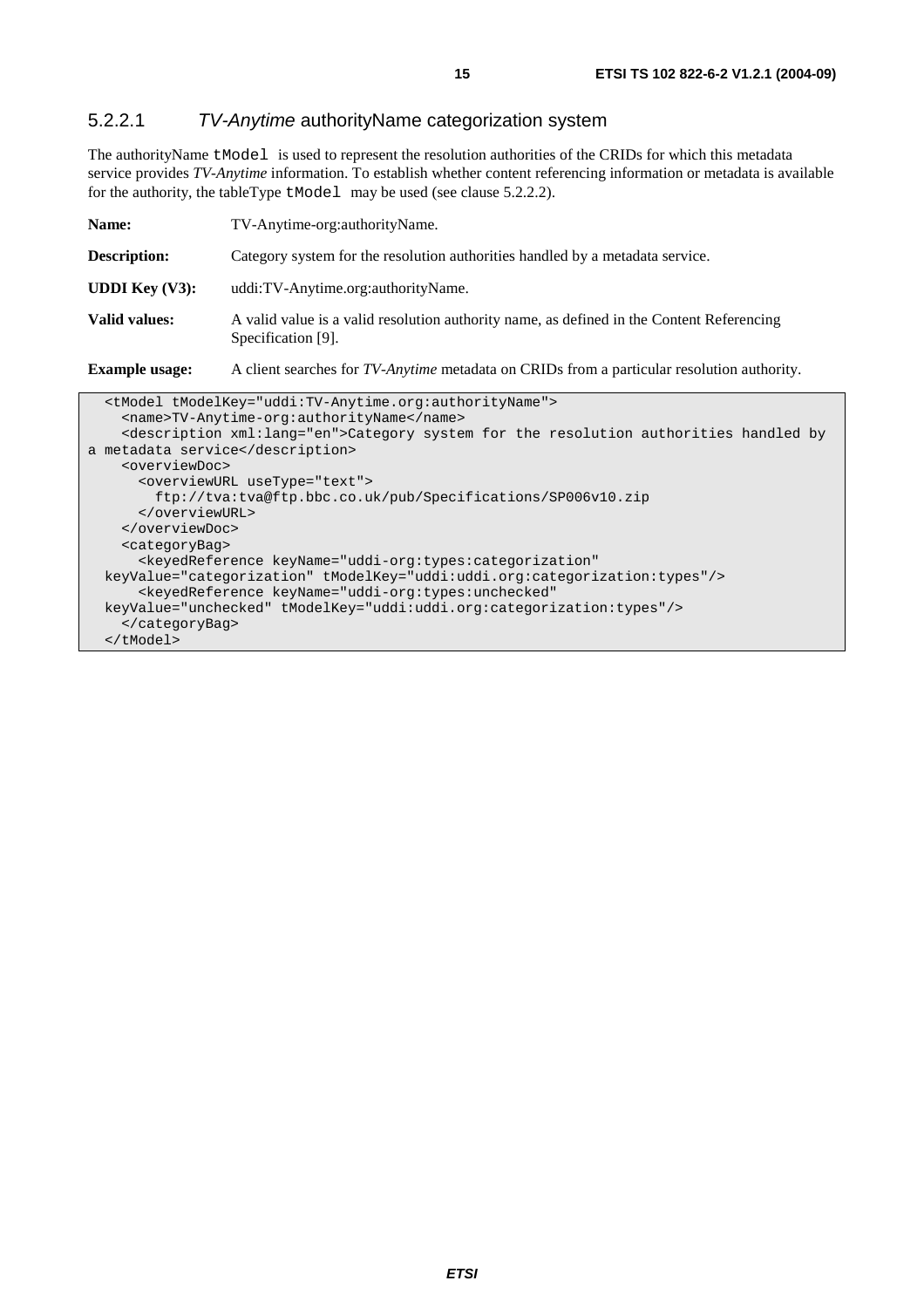#### 5.2.2.2 TV-Anytime tableType categorization system

The tableType tModel is used to represent the types of metadata table that this metadata service is capable of providing.

| Name:                    | TV-Anytime-org:tableType.                                                                                                                                          |
|--------------------------|--------------------------------------------------------------------------------------------------------------------------------------------------------------------|
| <b>Description:</b>      | Category system for the metadata table types available from a metadata service.                                                                                    |
| <b>UDDI</b> Key $(V3)$ : | uddi:TV-Anytime.org:tableType.                                                                                                                                     |
| Valid values:            | A valid value is a table type that can be used in the ProgramLocationTable and<br>ProgramInformationTables element returned by the describe_get_Data<br>operation. |
| <b>Example usage:</b>    | A client requires a certain type of metadata (e.g. segmentation information) about a programme.                                                                    |

| <tmodel tmodelkey="uddi:TV-Anytime.org:tableType"></tmodel>                                     |  |
|-------------------------------------------------------------------------------------------------|--|
| <name>TV-Anytime-org:tableType</name>                                                           |  |
| <description xml:lang="en">Category system for the metadata table types available</description> |  |
| from a metadata service                                                                         |  |
| <overviewdoc></overviewdoc>                                                                     |  |
| <overviewurl usetype="text"></overviewurl>                                                      |  |
| ftp://tva:tva@ftp.bbc.co.uk/pub/Specifications/SP006v10.zip                                     |  |
|                                                                                                 |  |
|                                                                                                 |  |
| <categorybag></categorybag>                                                                     |  |
| <keyedreference <="" keyname="uddi-org:types:categorization" td=""></keyedreference>            |  |
| keyValue="categorization" tModelKey="uddi:uddi.org:categorization:types"/>                      |  |
| <keyedreference <="" keyname="uddi-org:types:unchecked" td=""></keyedreference>                 |  |
| keyValue="unchecked" tModelKey="uddi:uddi.org:categorization:types"/>                           |  |
|                                                                                                 |  |
| $\langle$ /tModel>                                                                              |  |

#### 5.2.2.3 TV-Anytime serviceURL categorization system

The serviceURL tModel is used to represent the content delivery services (e.g. channels) for which this metadata service provides TV-Anytime information.

| Name:                    | <i>TV-Anytime-org:serviceURL.</i>                                                                                                    |
|--------------------------|--------------------------------------------------------------------------------------------------------------------------------------|
| <b>Description:</b>      | Category system for the content services handled by a metadata service.                                                              |
| <b>UDDI</b> Key $(V3)$ : | uddi:TV-Anytime.org:serviceURL.                                                                                                      |
| Valid values:            | A valid value MUST comply with the rules defined in TS 102 822-3-1 [7] for the serviceURL<br>element in the ServiceInformationTable. |
| <b>Example usage:</b>    | A client searches for TV-Anytime scheduling information on a particular content service.                                             |

```
 <tModel tModelKey="uddi:TV-Anytime.org:serviceURL"> 
     <name>TV-Anytime-org:serviceURL</name> 
     <description xml:lang="en">Category system for the content services handled by a 
metadata service</description> 
     <overviewDoc> 
       <overviewURL useType="text"> 
         ftp://tva:tva@ftp.bbc.co.uk/pub/Specifications/SP006v10.zip 
       </overviewURL> 
     </overviewDoc> 
     <categoryBag> 
       <keyedReference keyName="uddi-org:types:categorization" 
   keyValue="categorization" tModelKey="uddi:uddi.org:categorization:types"/> 
       <keyedReference keyName="uddi-org:types:unchecked" 
   keyValue="unchecked" tModelKey="uddi:uddi.org:categorization:types"/> 
     </categoryBag> 
   </tModel>
```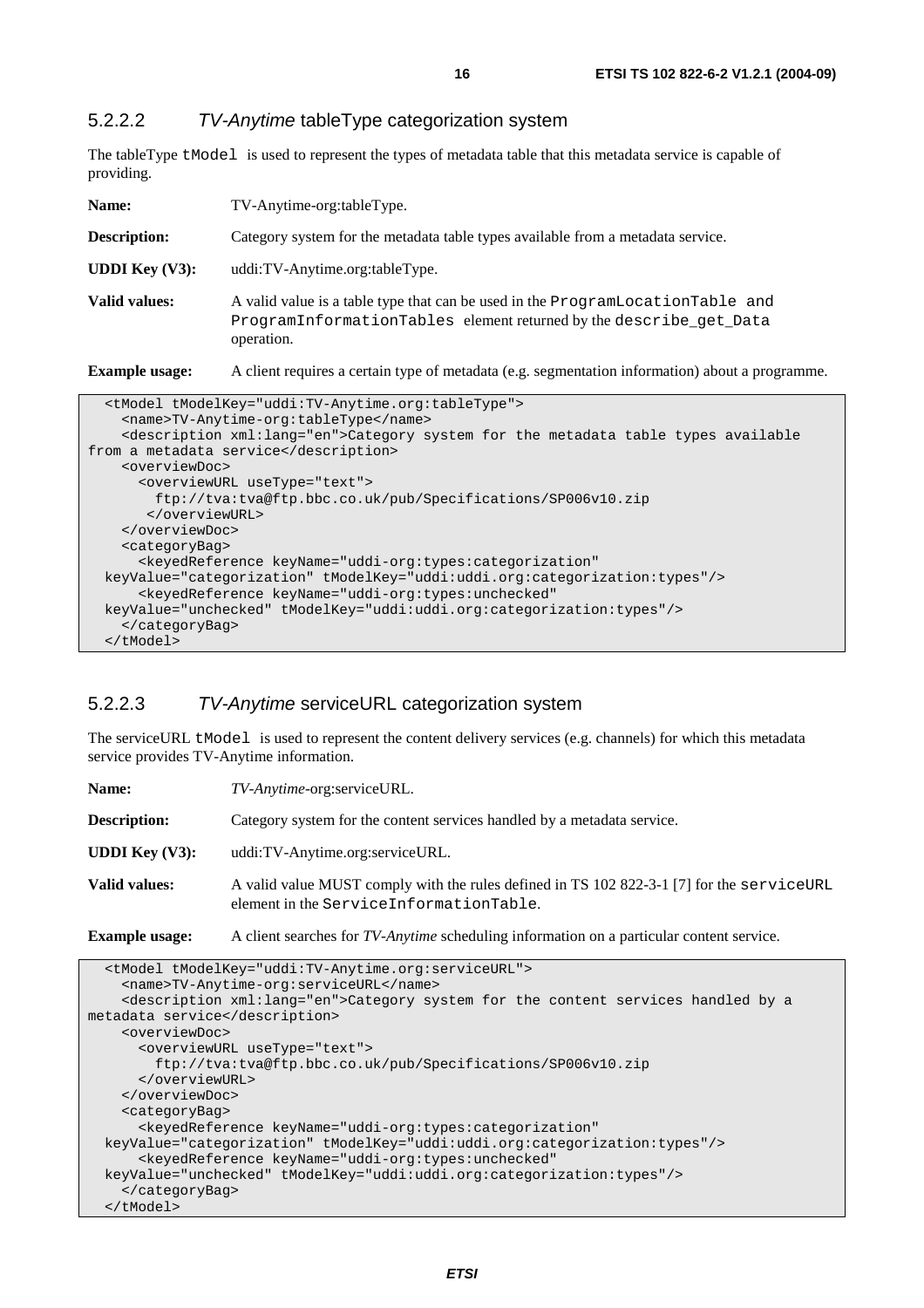#### 5.2.2.4 TV-Anytime genre categorization system

The genre tModel is used to broadly classify the types of programmes for which this metadata service provides *TV-Anytime* information. This tModel is intended to classify metadata services providing specialist information, and will not be useful for metadata services that describe a wide range of programme types (e.g. broadcasters' metadata services).

| TV-Anytime-org:genre.                                                                                                                                                                                                                                                                                                                                                                                                                                                                                                                                                                                                                                                                                                                                               |  |
|---------------------------------------------------------------------------------------------------------------------------------------------------------------------------------------------------------------------------------------------------------------------------------------------------------------------------------------------------------------------------------------------------------------------------------------------------------------------------------------------------------------------------------------------------------------------------------------------------------------------------------------------------------------------------------------------------------------------------------------------------------------------|--|
| Category system for the genre of programmes handled by a metadata service.                                                                                                                                                                                                                                                                                                                                                                                                                                                                                                                                                                                                                                                                                          |  |
| uddi:TV-Anytime.org:genre.                                                                                                                                                                                                                                                                                                                                                                                                                                                                                                                                                                                                                                                                                                                                          |  |
| A valid value is a fully qualified term (classification scheme URN and term), as defined in<br>annex B of TS 102 822-3-1 [7]. Note that aliases cannot be used since a UDDI registry has no<br>knowledge of any CSA1ias elements from which the full classification scheme name can be<br>deduced.                                                                                                                                                                                                                                                                                                                                                                                                                                                                  |  |
| A client searches for a TV-Anytime metadata service that specializes in movie information.                                                                                                                                                                                                                                                                                                                                                                                                                                                                                                                                                                                                                                                                          |  |
| <b>Example usage:</b><br><tmodel tmodelkey="uddi:TV-Anytime.org:genre"><br/><name>TV-Anytime-org:genre</name><br/><description xml:lang="en">Category system for the genre of programme handled by a<br/>metadata service</description><br/><overviewdoc><br/><overviewurl usetype="text"><br/>ftp://tva:tva@ftp.bbc.co.uk/pub/Specifications/SP006v10.zip<br/></overviewurl><br/></overviewdoc><br/><categorybag><br/><keyedreference <br="" keyname="uddi-org:types:categorization">keyValue="categorization" tModelKey="uddi:uddi.org:categorization:types"/&gt;<br/><keyedreference <br="" keyname="uddi-org:types:unchecked">keyValue="unchecked" tModelKey="uddi:uddi.org:categorization:types"/&gt;</keyedreference></keyedreference></categorybag></tmodel> |  |
|                                                                                                                                                                                                                                                                                                                                                                                                                                                                                                                                                                                                                                                                                                                                                                     |  |

#### 5.2.2.5 Other categorizations

The Universal Business Registry provides other categorizations that may be useful in describing *TV-Anytime* metadata services (e.g. uddi-org:general\_keywords). The use of such categorizations should, in general, follow the rules defined by the particular tModel, but *TV-Anytime* provides guidance for use of the

uddi:ubr.uddi.org:categorization:geo3166-2 tModel. Namely, the assigned keyValue SHOULD categorize the region(s) where the programmes described by that metadata service are available. For some types of content distribution mechanisms (e.g. via the Internet) such a categorization will not be appropriate.

Categories may be grouped together, as described in clause F.2 of the UDDI specification [13].

#### 5.2.3 Publishing a TV-Anytime metadata service

A *TV-Anytime* metadata service provider can publish details of their service to any node in the UDDI Business Registry. The manner in which this is done will depend upon the operator of that node (see the UDDI specification [13]).

An example of the publication process can be found in annex A.

A businessService is created for each metadata service that needs to be registered by that business. The businessService element contains a bindingTemplate for each of the bindings offered by that metadata service (e.g. get Data or submit Data).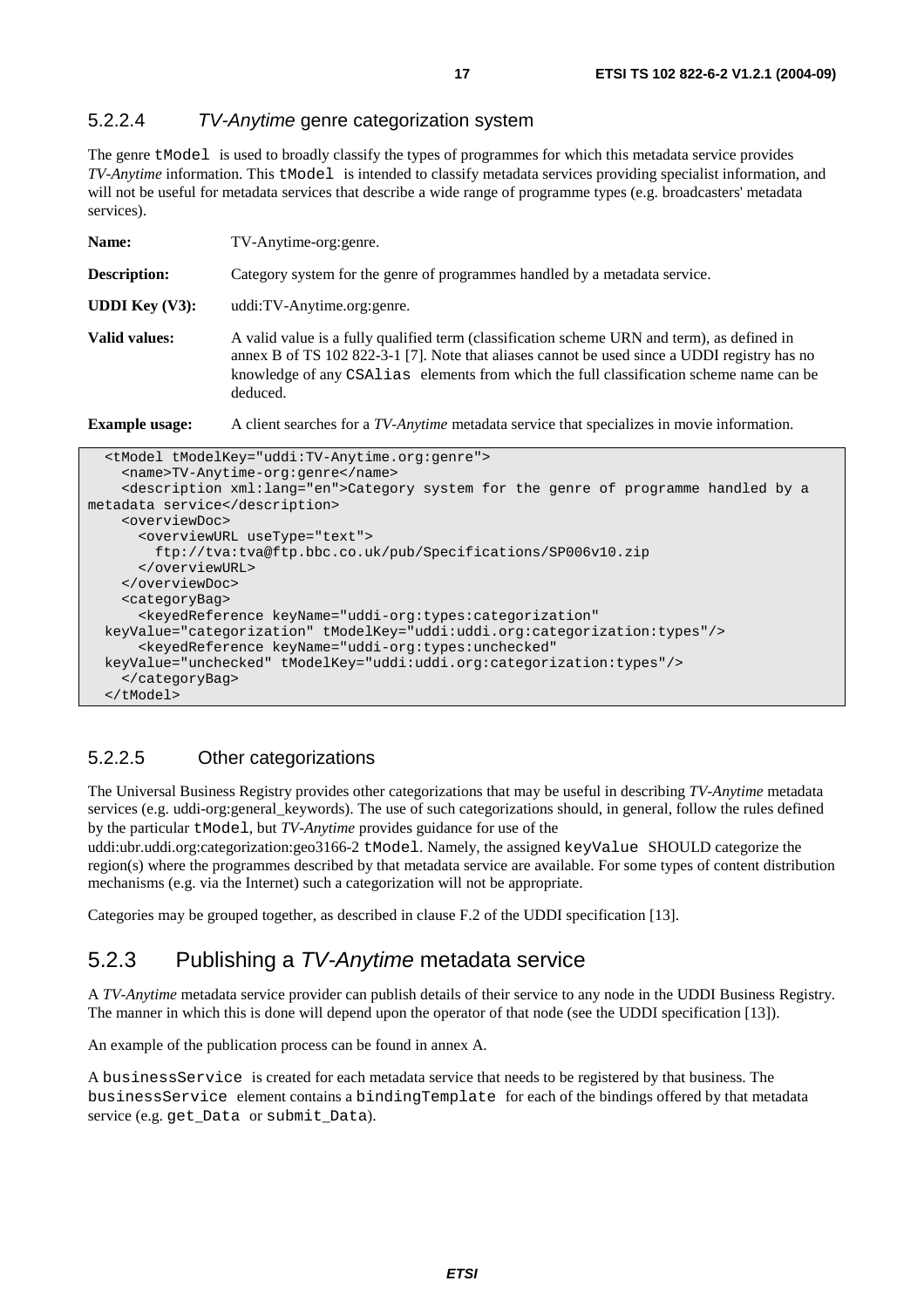When publishing a get\_Data operation, it is RECOMMENDED that: the instanceParms element (inside the tModelInstanceInfo) contains a capability description. This allows the client to acquire the capability description of the metadata service (and so determine its usefulness), without having to issue a describe\_*X* request. Since the size of the instanceParms element is restricted, the capability description will sometimes need truncating, in which case the capability description MUST remain schema valid.

### 5.3 Web Services Inspection language (WS-Inspection)

A *TV-Anytime* web server may declare the presence of its metadata services using WS-Inspection [14]. This allows clients to discover service descriptions (i.e. WSDL implementation definitions) for the web services available on that website. The WS-Inspection file may also lead to the discovery of other types of web services, as well as *TV-Anytime* metadata services available on other web sites.

It is RECOMMENDED that each description element use a WSDL extensibility reference in the following fashion:

- The endpointPresent attribute SHOULD be set to "true" (since a client is looking for existing services, and not abstract service definitions).
- An implementedBinding element SHOULD be included for each portType offered by the *TV-Anytime* service. In this way, the client can establish whether the corresponding service actually offers *TV-Anytime* ports and, if so, which portTypes are present, without having to download and parse the WSDL implementation description.

An example WS-Inspection file, along with its corresponding WSDL implementation definition, can be found in annex B.

### 5.3.1 Discovering the WS-Inspection file

To assist a client in finding a WS-Inspection file, clause 6.1, the WS-Inspection specification states that the document may have a well-known name (inspection.wsil) and be placed at a "common entry point" of the web-site. The term "common entry point" is vague, so *TV-Anytime* defines the following rules to make it easier for embedded clients to retrieve the WS-Inspection document:

- A metadata service provided by a web server with machine name <hostname>, which wishes to provide a WS-Inspection file, SHOULD place the document at the root of its web server. Thus, an HTTP GET request to http://<hostname>/inspection.wsil will retrieve the file if it exists.
- A resolution authority with the name <domain\_name>;<extension\_name>, which wishes to provide a WS-Inspection file, SHOULD place the document at the location http://<domain\_name>/<extension\_name>/inspection.wsil. Note that this does not necessarily mean that the web server with the same domain name as the resolution authority has to also provide the metadata service since it is possible that the WS-Inspection document points to a URL on a different server.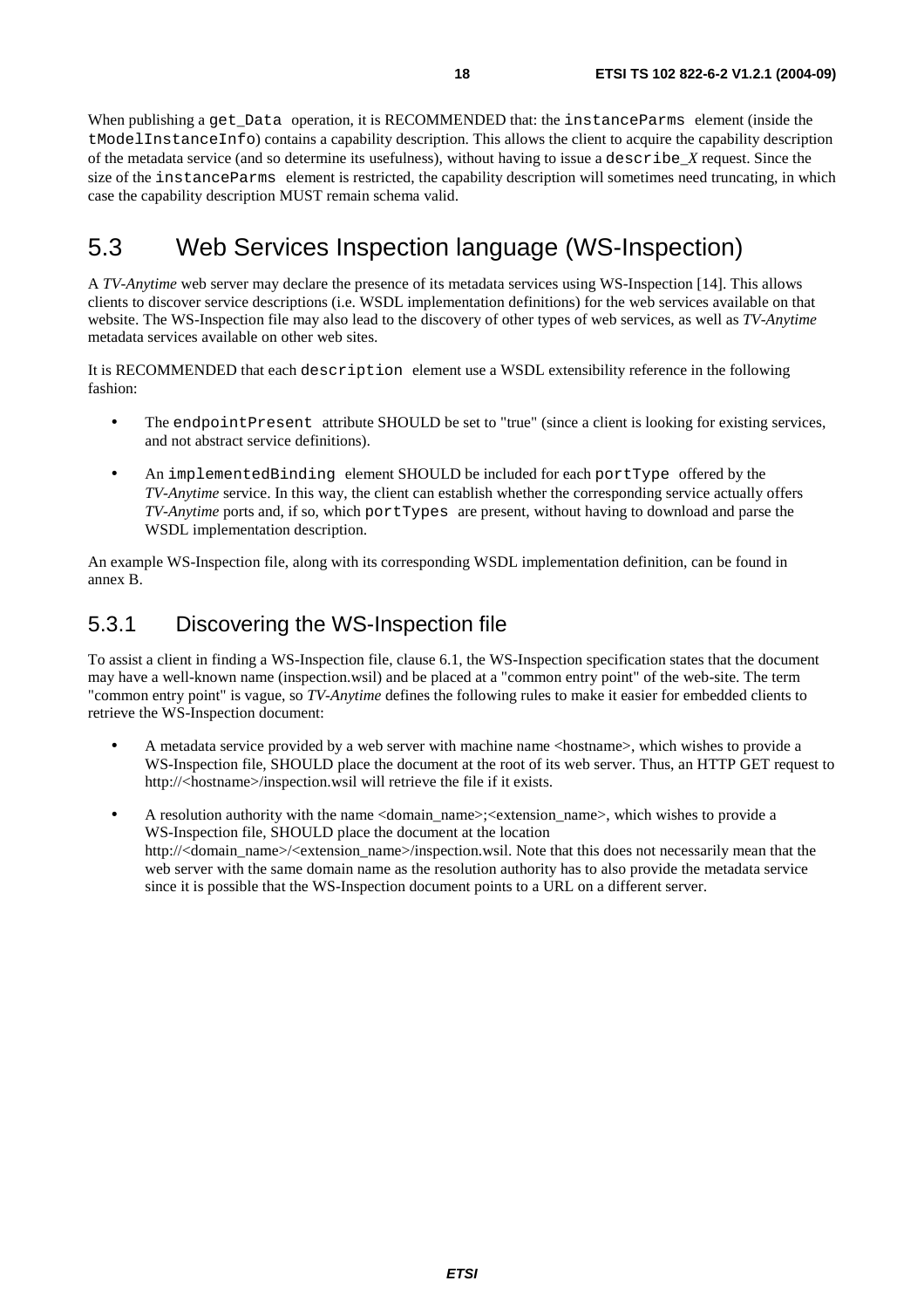### Annex A (informative): Example usage of UDDI

### A.1 Example publication of get\_Data operation

The metadata service provider registers the new operation using the UDDI save\_binding publication API (assuming that the appropriate parent businessEntity and businessService structures have already been registered).

```
<save_binding xmlns="urn:uddi-org:api_v3"> 
   <bindingTemplate> 
     <description xml:lang="en">TV-Anytime movie information</description> 
     <accessPoint useType="endPoint"> 
             http://barry-norman.com/movies</accessPoint> 
     <tModelInstanceDetails> 
       <tModelInstanceInfo tModelKey="uddi:TV-Anytime.org:get_Data_v10"> 
         <instanceDetails> 
           <instanceParms><![CDATA[ 
                  <?xml version="1.0" encoding="utf-8"?> 
                    <describe_get_Data_Result serviceVersion="3" 
                          xmlns="urn:tva:transport:2004"> 
                      <!-- etc. See example 3 in Annex D --> 
                    </describe_get_Data_Result> 
                  ]]></instanceParms> 
         </instanceDetails> 
       </tModelInstanceInfo> 
     </tModelInstanceDetails> 
     <categoryBag> 
       <keyedReference tModelKey="uddi:TV-Anytime.org:authorityName" 
                        keyValue="barry-norman.com"/> 
       <keyedReference tModelKey="uddi:TV-Anytime.org:genre" 
                        keyValue="urn:tva:metadata:cs:FormatCS:2004:3.3"/> 
       <keyedReference tModelKey="uddi:TV-Anytime.org:tableType" 
                        keyValue="ContentReferencing"/> 
       <keyedReference tModelKey="uddi:TV-Anytime.org:tableType" 
                        keyValue="ProgramInformation"/> 
       <keyedReference tModelKey="uddi:TV-Anytime.org:tableType" 
                        keyValue="ProgramReview"/> 
     </categoryBag> 
   </bindingTemplate> 
</save_binding>
```
The bindingTemplate structure contains a reference to the tModel for the get\_Data operation. In this way, the tModel behaves as a technical fingerprint that formally indicates the *TV-Anytime* compliance of the web service.

The categorization information allows a client to establish the following:

- Metadata is provided on CRIDs from the "barry-norman.com" resolution authority.
- Most of the programmes described by this metadata service have the "movie" genre.
- The metadata service can return ContentReferencingTable, ProgramInformationTable, and ProgramReviewTable elements.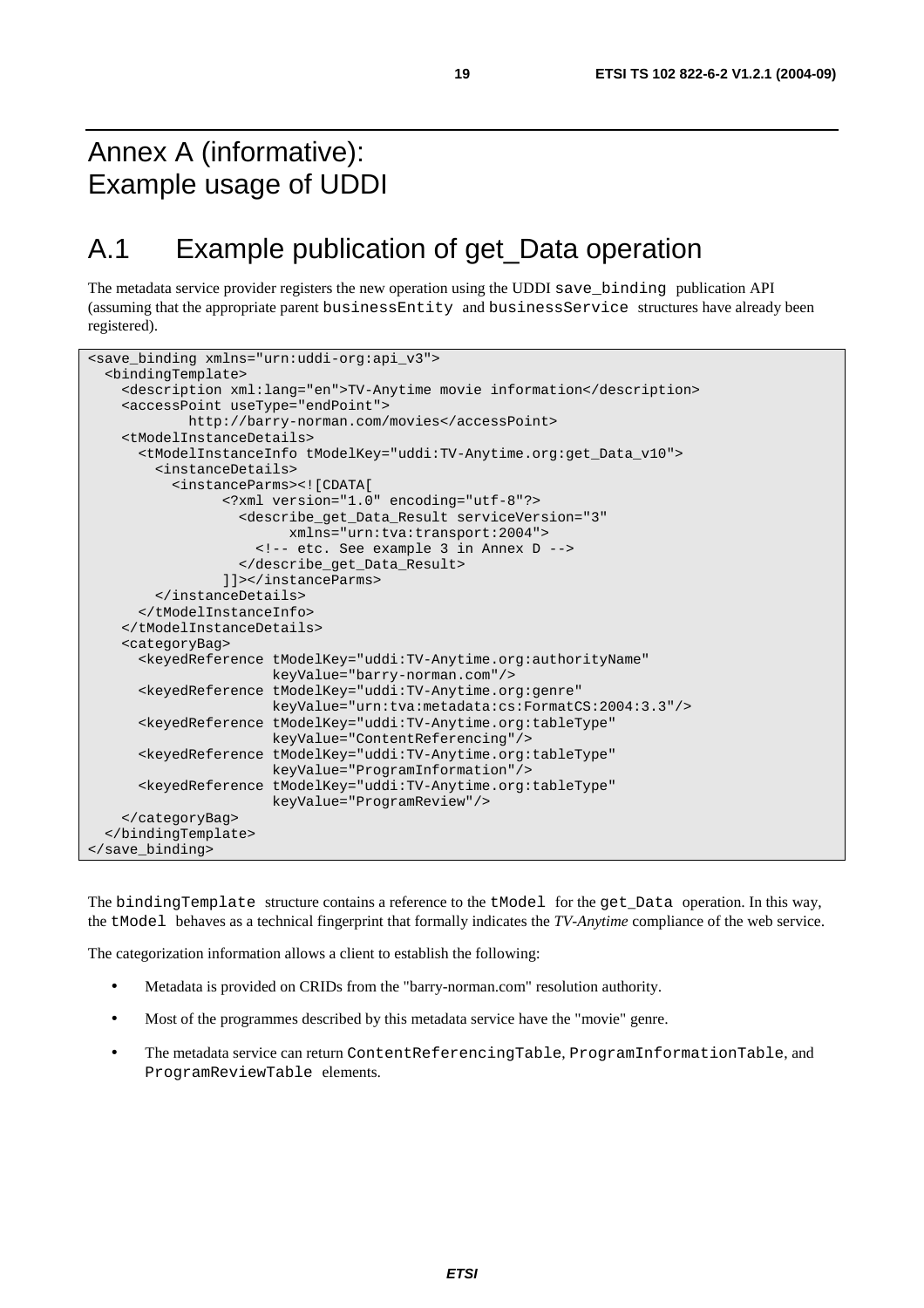### A.2 Example search for TV-Anytime Metadata service

Consider the example of a newly purchased PDR trying to create an enhanced EPG. The PDR wishes to display information on a known set of content service URLs (which happen to be DVB locators, obtained from DVB service information). To enable the construction of an EPG, the metadata service will need to offer a get\_Data operation that is capable of delivering at least a ProgramLocationTable and ProgramInformationTable. The following search could be used to find appropriate bindings.

```
<find_binding xmlns="urn:uddi-org:api_v3"> 
   <tModelBag> 
     <tModelKey>uddi:TV-Anytime.org:get_Data_v10</tModelKey> 
   </tModelBag> 
   <categoryBag> 
     <keyedReference tModelKey="uddi:TV-Anytime.org:serviceURL" 
                      keyValue="dvb://1.2.a"/> 
     <keyedReference tModelKey="uddi:TV-Anytime.org:serviceURL" 
                     keyValue="dvb://1.2.b"/> 
     <keyedReference tModelKey="uddi:TV-Anytime.org:serviceURL" 
                      keyValue="dvb://1.2.c"/> 
     <!-- Etc for other DVB locators --> 
     <keyedReference tModelKey="uddi:TV-Anytime.org:tableType" 
                      keyValue="ProgramLocationTable"/> 
     <keyedReference tModelKey="uddi:TV-Anytime.org:tableType" 
                      keyValue="ProgramInformationTable"/> 
   </categoryBag> 
</find_binding>
```
The data structure returned to the device will contain a list of bindingTemplate elements that satisfy the above query. The list can then be refined by the user (based on brand preferences, recommendations, languages used, etc.), or automatically by the PDR (based on the capability description, and other taxonomies provided in eachbindingTemplate element).

*TV-Anytime* clients may also register their interest in a particular type of metadata service, by registering with a node using the subscription API (see clause 5.5 of the UDDI specification [13]). In this case, the same find\_binding element above could be used in the subscriptionFilter of the subscription message, thus defining the types of services that the PDR is interested in being notified about.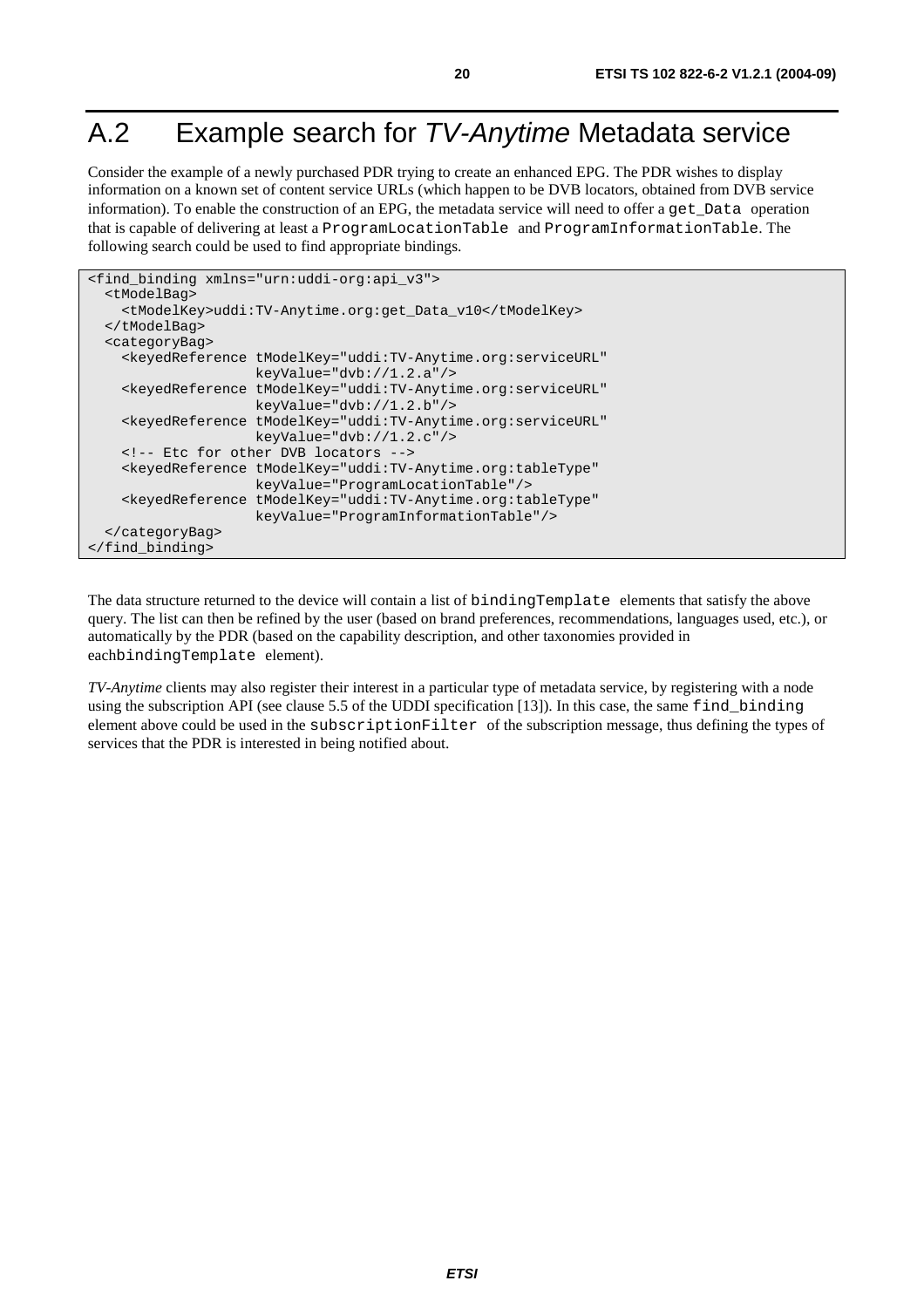### Annex B (informative): Referencing a WSDL implementation description using WS-Inspection

The following WS-Inspection file contains a reference to a TV-Anytime metadata service providing both a get\_Data and submit\_Data port.

http://example.com/inspection.wsil

```
<inspection xmlns="http://schemas.xmlsoap.org/ws/2001/10/inspection/" 
    xmlns:wsdl="http://schemas.xmlsoap.org/ws/2001/10/inspection/wsdl/" 
    xmlns:tva="urn:tva:transport:wsdl:2004"> 
 <service> 
  <description referencedNamespace="http://schemas.xmlsoap.org/wsdl/" 
            location="http://example.com/TV_week/tva_TV_week.wsdl"> 
   <wsdl:reference endpointPresent="true"> 
    <wsdl:implementedBinding>tva:get_Data_SOAP</wsdl:implementedBinding> 
    <wsdl:implementedBinding>tva:submit_Data_SOAP</wsdl:implementedBinding> 
   </wsdl:reference> 
  </description> 
 </service> 
</inspection>
```
The location attribute in the above description allows a client to download a WSDL implementation description.

```
http://example.com/TV_week/tva_TV_week.wsdl
```

```
<definitions targetNamespace="http://example.com/tva" 
     xmlns:tva="urn:tva:transport:wsdl:2004" 
     xmlns:soap="http://schemas.xmlsoap.org/wsdl/soap/" 
    xmlns="http://schemas.xmlsoap.org/wsdl/"> 
   <import namespace="urn:tva:transport:wsdl:2004"/> 
   <service name="TvaThisWeek"> 
     <port name="get_Data_TV_Week" binding="tva:get_Data_SOAP"> 
       <soap:address location="http://example.com/tv_week"/> 
     </port> 
     <port name="submit_Data_TV_Week" binding="tva:submit_Data_SOAP"> 
       <soap:address location="http://example.com/tv_week"/> 
     </port> 
   </service> 
</definitions>
```
The referenced WSDL implementation definition is simple, and allows a client to establish the URL of the two *TV-Anytime* ports. Also, the technical version of the port is indicated via the namespace of the fully qualified binding name.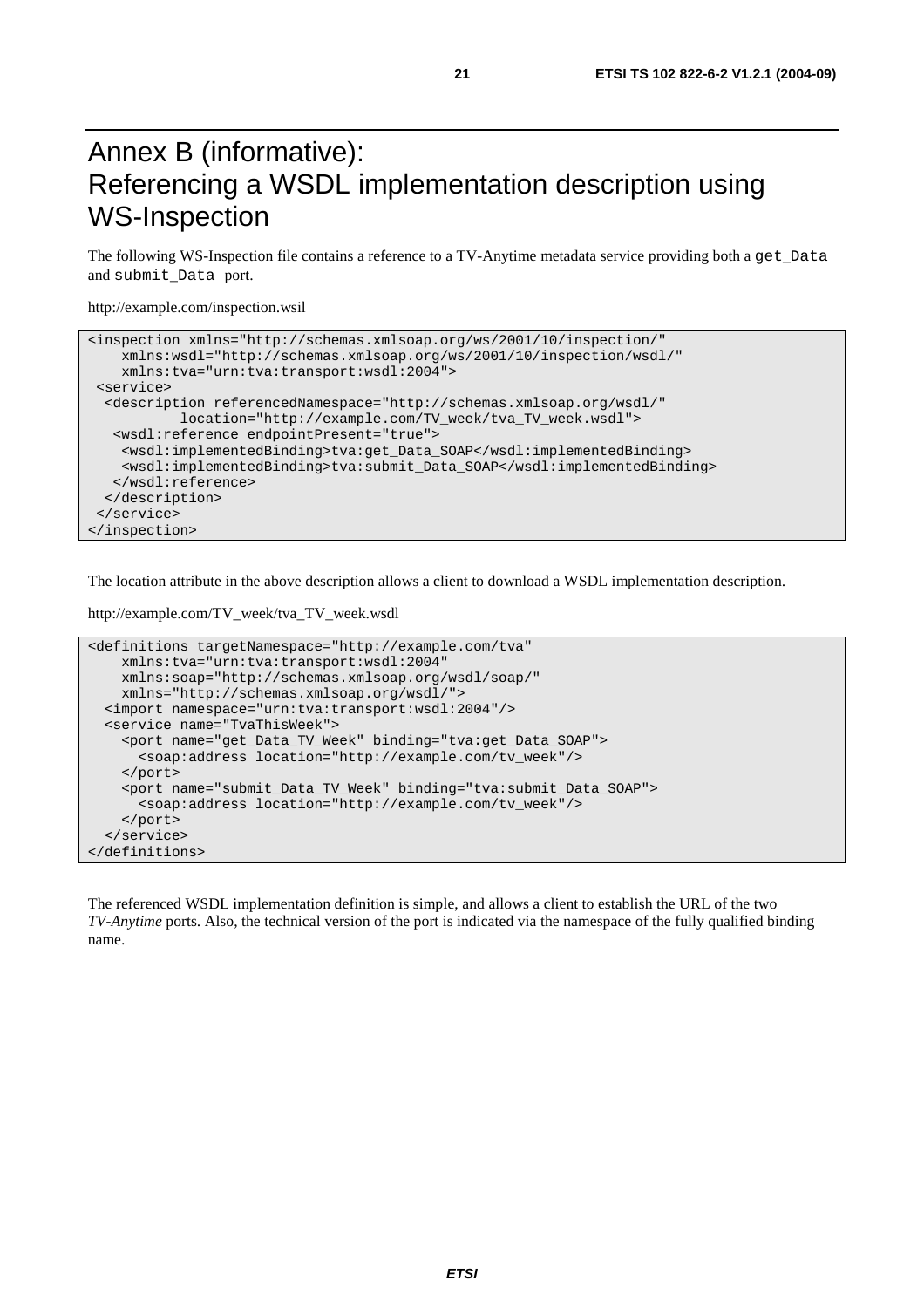### Annex C (informative): Bibliography

Documents are available from the *TV-Anytime* web site [http://www.TV-Anytime.org.](http://www.tv-anytime.org/)

XML, Extensible Markup Language (XML) 1.0, October 2000.

NOTE: Available at:<http://www.w3.org/TR/2000/REC-xml-20001006>.

Namespaces in XML, W3C Recommendation, 14 January 1999.

NOTE: Available at: [http://www.w3.org/TR/REC-xml-names/.](http://www.w3.org/TR/REC-xml-names/)

IETF RFC 1945: "Hypertext Transfer Protocol, HTTP/1.0".

IETF RFC 2396: "Uniform Resource Identifiers (URI): Generic Syntax".

IETF RFC 2616: "Hypertext Transfer Protocol, HTTP/1.1".

Simple Object Access Protocol (SOAP) 1.1, W3C Note, 8 May 2002.

NOTE: Available at:<http://www.w3.org/TR/2000/NOTE-SOAP-20000508/>.

Unicode Collation Algorithm, Unicode Technical Report #10.

NOTE: Available at: [http://www.unicode.org/unicode/reports/tr10.](http://www.unicode.org/unicode/reports/tr10)

Unicode Normalization Forms, Unicode Standard Annex #15. [2]

NOTE: Available at: [http://www.unicode.org/unicode/reports/tr15.](http://www.unicode.org/unicode/reports/tr15)

Web Services Description Language, Version 1.1, W3C Note 15 March 2001. .

NOTE: Available at: [http://www.w3.org/TR/2001/NOTE-wsdl-20010315.](http://www.w3.org/TR/2001/NOTE-wsdl-20010315)

XML Schema, W3C Recommendations (version 20010502).

NOTE: Available at: [http://www.w3.org/TR/2001/REC-xmlschema-0-20010502,](http://www.w3.org/TR/2001/REC-xmlschema-0-20010502) [http://www.w3.org/TR/2001/REC-xmlschema-1-20010502,](http://www.w3.org/TR/2001/REC-xmlschema-1-20010502) [http://www.w3.org/TR/2001/REC-xmlschema-2-20010502.](http://www.w3.org/XML/Schema)

The Platform for Privacy Preferences 1.0 (P3P1.0) Specification.

NOTE: Available at: [http://www.w3.org/TR/P3P/.](http://www.w3.org/TR/P3P/)

The WS-Inspection and UDDI Relationship, W. A. Nagy, K. Ballinger.

NOTE: Available at: [http://www-106.ibm.com/developerworks/webservices/library/ws-wsiluddi.html.](http://www-106.ibm.com/developerworks/webservices/library/ws-wsiluddi.html)

ETSI TS 102 822-5 [10]: "Broadcast and On-line Services: Search, select, acquisition, and rightful use of content - on personal storage systems ("TV-Anytime Phase 1"); Part 5: Rights management".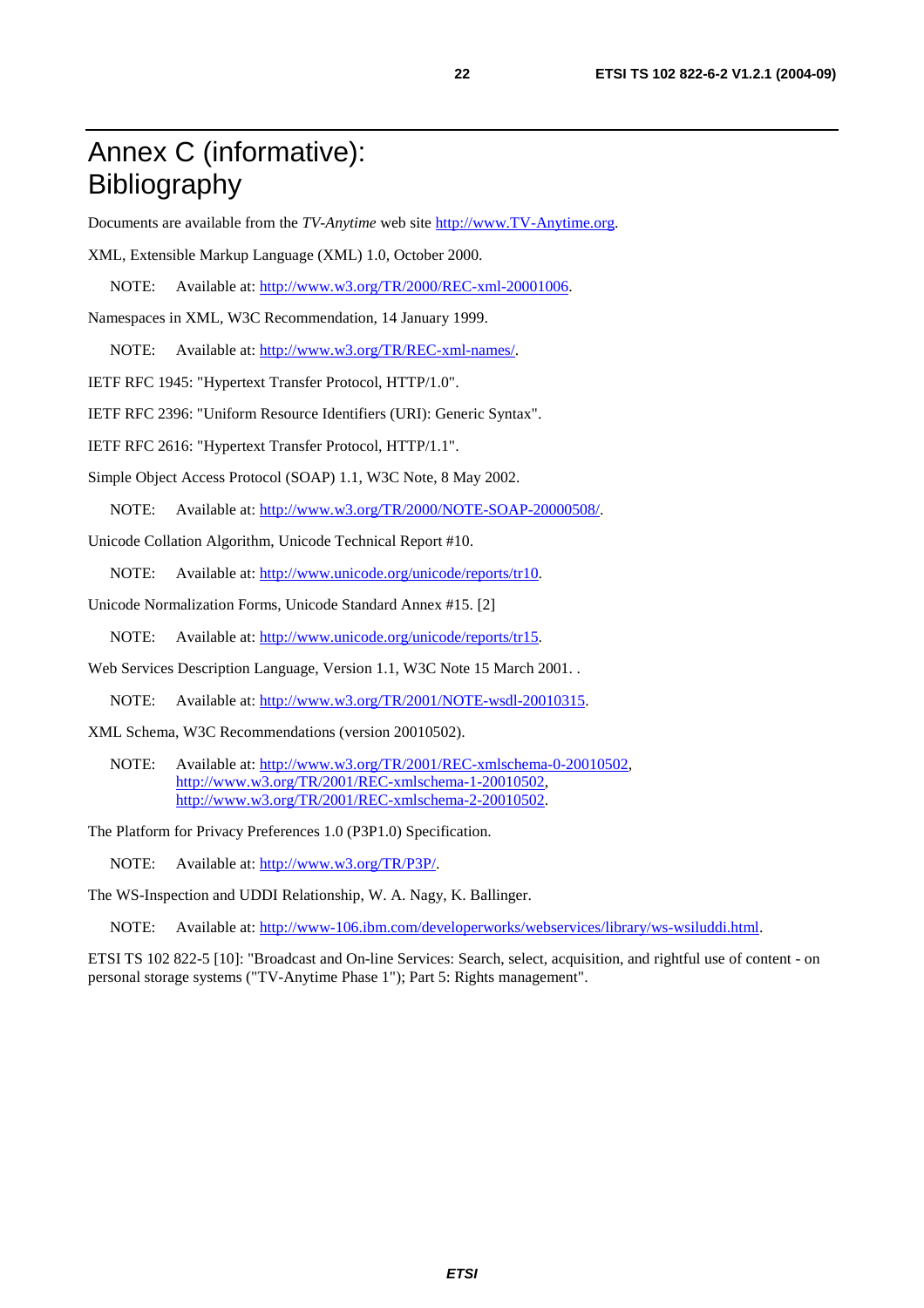# List of figures